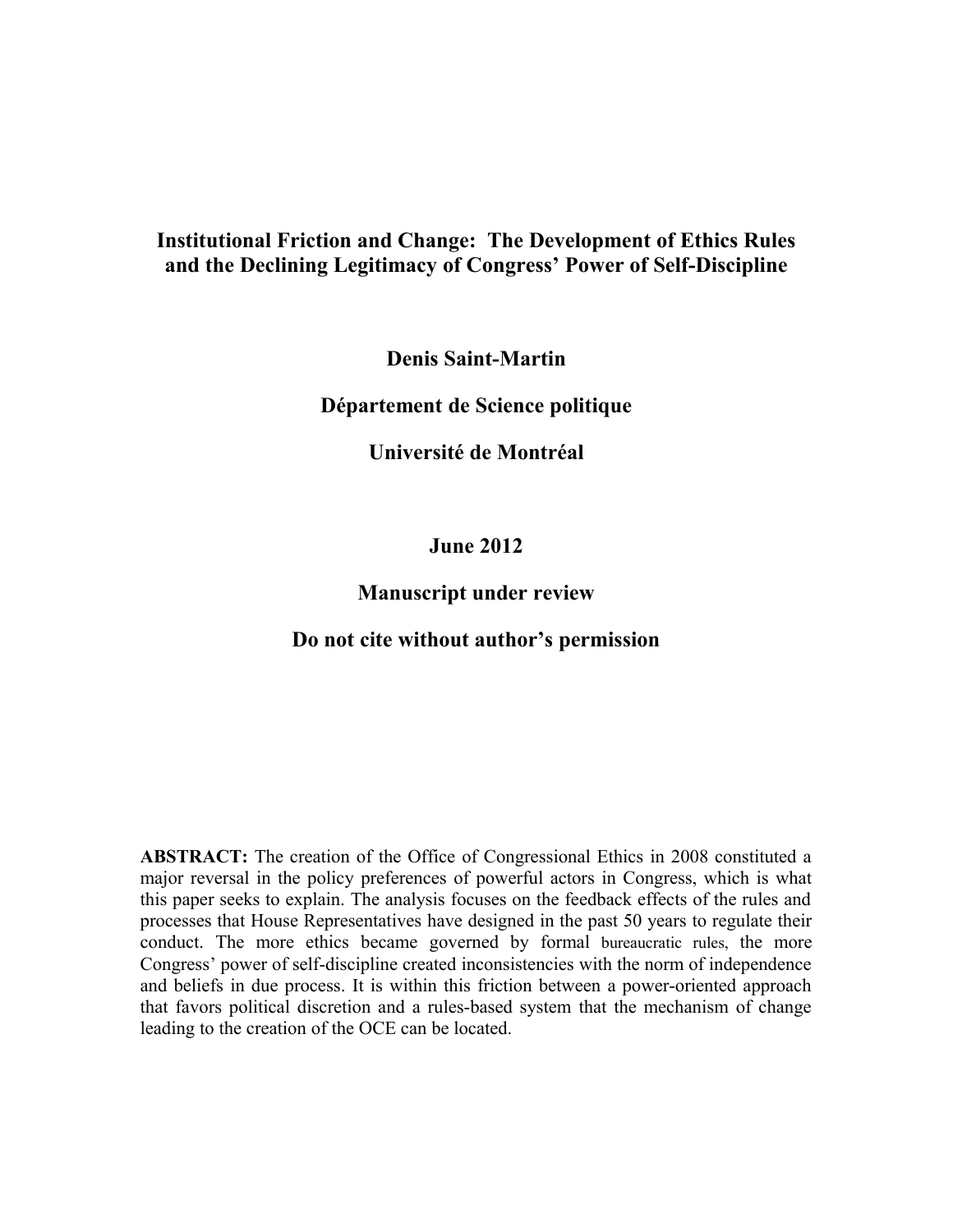## **I. INTRODUCTION**

After taking control of the House of Representatives in the 2006 midterm election, Democrat leaders stated that they were committed to running "the most ethical Congress in history" (Branigin, 2006). Citing the mandate from voters to clean up a "culture of corruption," House Speaker Nancy Pelosi promised to strengthen the internal rules and procedures that govern the conduct of House members. "The ethics process has lost the confidence of the American people," Pelosi said shortly before announcing the creation of a bipartisan task force to study the creation of an independent ethics office to enforce standards of conduct in the House (Chaddock, 2006). The well-publicized failures of the House ethics process over the years – the ethics wars, partisan abuse of the process and failure to deal with cases of obvious misconduct - have led to growing demands for an independent ethics enforcement mechanism (Amer, 2006). But lawmakers have long resisted such a move, preferring their traditional system of ethics self-regulation in which members enforce their own rules through internal congressional committees. As the task force was completing its work, Pelosi announced in June 2007 her intention to delegate part of the ethics enforcement process to an independent entity. On March 11, 2008, the House passed a resolution to create an independent Office of Congressional Ethics.

The OCE is led by a board of six outsiders<sup>[1](#page-1-0)</sup> jointly appointed by the Speaker and Minority Leader for a four-year term. It has the power to initiate and conduct preliminary investigations of potential ethical violations and to make referrals and recommendations to the House Ethics Committee. The committee may then decide whether to start its own investigation. It can take no action, issue a letter of reproval criticizing unethical conduct or vote to send the matter to the full House for a possible vote on stronger punishment such as expulsion. In reporting and referring matters to the Ethics Committee, the OCE is restricted to stating only findings of fact and a description of relevant information it was unable to obtain, but it is expressly prohibited from stating "any conclusions regarding the validity of the allegations" upon which the referral is based, and has to remain silent as to the "guilt or innocence of the individual who is the subject of the review" (Maskell and Petersen, 2008: 14). That decision can only be made by the House itself.

Whether the new OCE will actually "bring greater accountability and transparency to the ethics process" as its supporters claim is still an open question (Pelosi, 2008). Partisan obstacles and multiple veto points will undoubtedly make the OCE's work difficult. But while such factors may well frustrate the ambitions of reformers, they do not say much about how a growing number of politicians in the House came to see the creation of an outside ethics watchdog as their preferred policy option. This constitutes a major reversal in the policy preferences of powerful actors in Congress, and this is what I seek to explain in this paper. Since the adoption of their first formal ethics code in 1958, politicians in Congress have tenaciously and consistently rejected any suggestion that their conduct should be subject to the authority of any external body or person (Williams,

<span id="page-1-0"></span><sup>&</sup>lt;sup>1</sup> Four former House Representatives, one former House Chief Administrative Officer, and one academic.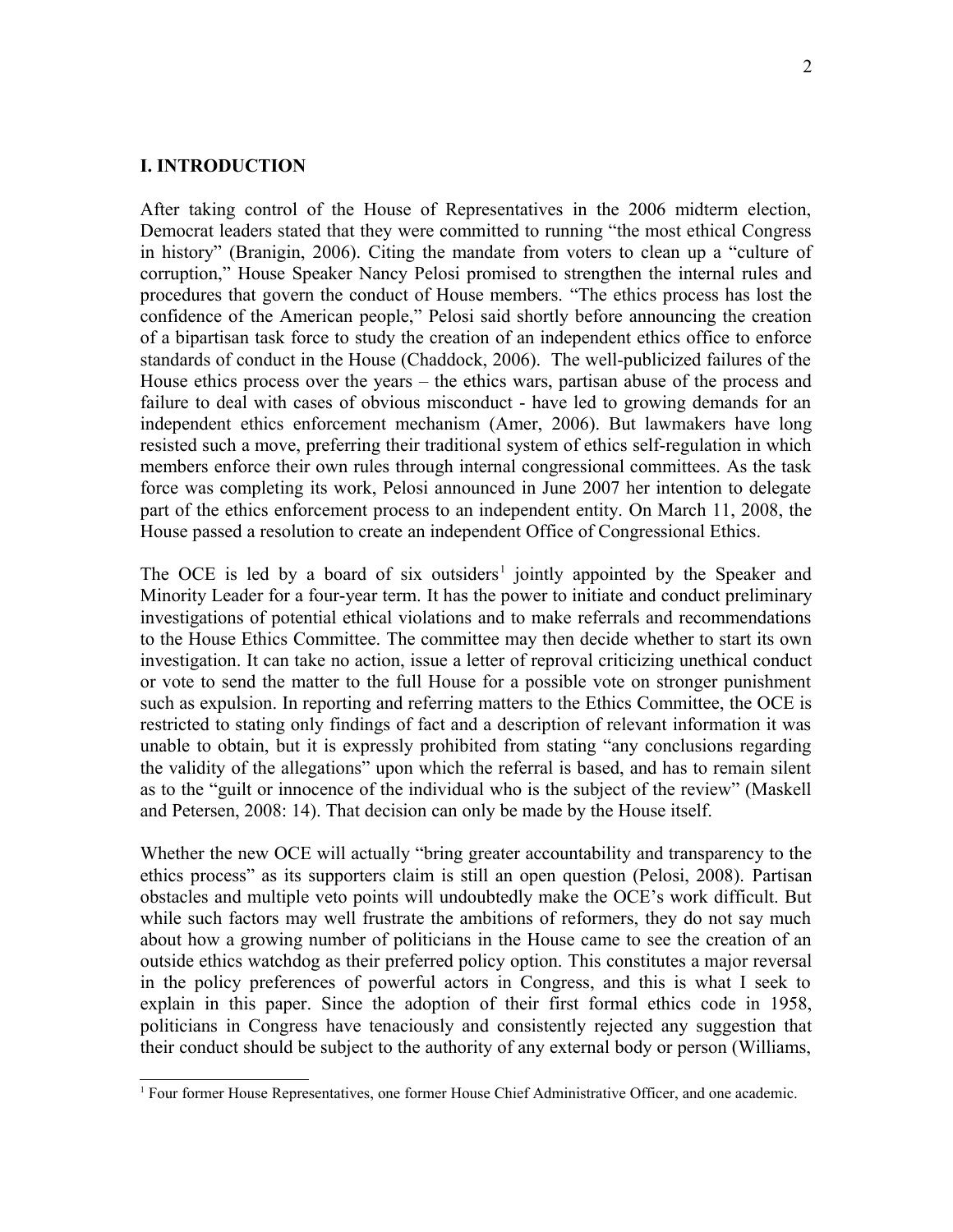2002). Politicians invoke ancient authority for their intransigeance. The constitutional provision (Article 1, section 5) granting Congress the authority to punish members, they claim, implies that only members should discipline other members for ethics violations.

Whether led by a Democratic or Republican majority, this is the position that the House has consistently defended for the past 50 years (Baker, 1985). The idea of switching from a system of self-regulation to one that includes outsiders has a long pedigree. It first emerged in 1951 when Senator Fulbright presented a resolution proposing the establishment of an ethics commission to be composed of 10 private citizens. This body would make recommendations to both the executive and legislative branches. When asked why he wanted the commission to be staffed by outsiders, Senator Fulbright responded, "If we undertake to discipline our own members and that sort of thing, we will really bog down in recrimination and will not accomplish anything" (cited in Getz, 1966: 25).

But this path was not taken, and the resolution never passed. In 1989, the idea of an independent ethics office re-emerged and was rejected by the Task Force on Ethics on the "grounds that such mechanism ignores the basic responsibility of Congress under the Constitution to discipline its own Members for disorderly behavior" (United States Congress, 1989: 19). And again in 1997, after having heard evidence that the inclusion "of 'outsiders' would enhance public trust and confidence in the standards process," the Ethics Reform Task Force (of which Rep. Pelosi was a member) decided "to forego the recommendations that non-House Members participate in disposing of misconduct allegations" (United States Congress, 1997: 6). Task Force members came to that conclusion because they were

> concerned with the explicit Constitutional responsibility of the House. They expressed the view that House Members better understand the rules, customs, and practices of the House, and they expressed the strong preference that House Members accused of misconduct be judged by their peers (United States Congress, 1997: 6).

How did the House switch from a "strong preference" for a peer review system to one that now includes the presence of outsiders in the ethics enforcement process? What accounts for the 2008 change creating the new Office of Congressional Ethics? These are the questions this paper addresses. In the following pages I look at the institutional development of ethics in Congress to uncover the feedback effects of the rules and processes that House Representatives have designed in the past 50 years to regulate their conduct. I show how the layering or accumulation of procedures designed to grant politicians the power to veto certain courses of action (as a way to ensure that ethics rules could not be used unfairly against them by their opponents) and give them the final say in the enforcement process has generated, over time, feedback effects eroding the credibility and legitimacy of Congress' ethics process. By opting for a system in which members are both judges and parties and that excluded the presence of outsiders as Senator Fulbright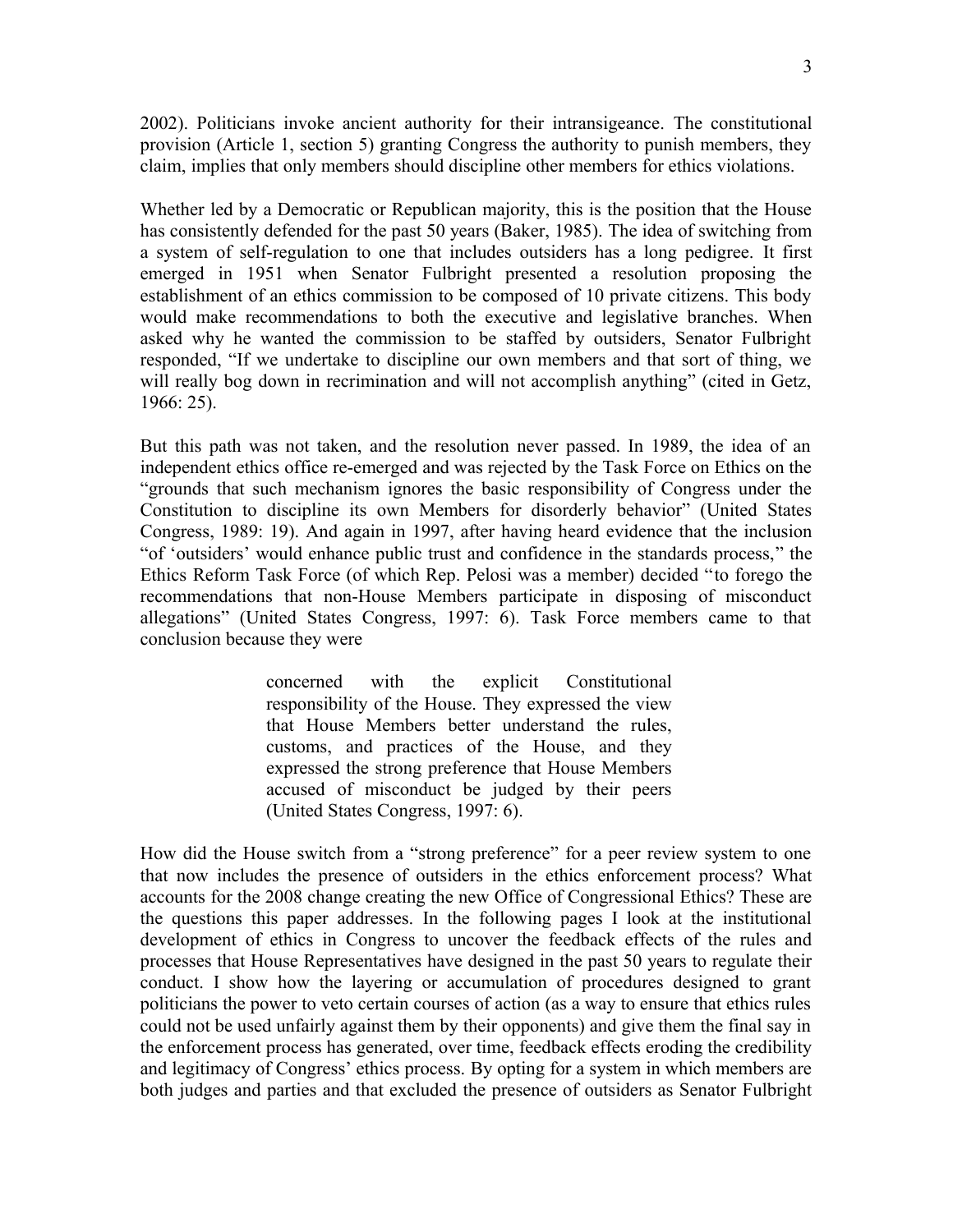had first suggested in 1951, the self-regulation approach to ethics in the House cultivated the seeds of its own demise. The introduction in the 1960s of a rules-based ethics process on top of an almost "pre-modern" self-enforcement system that remained highly personalized or "clan-like" (Ouchi, 1980), led to the creation of a parallel and "subversive" institutional track that ultimately altered the trajectory of the ethics process.

With each new scandal and partisan abuse of the process, pressures for a more independent form of mechanism for enforcing ethics rules grew stronger over time. The more ethics became quasi-judicialized or institutionalized - in Polsby's (1968) sense of being governed by impersonal, bureaucratic and universalistic rules - the more Congress' power of self-discipline granting elected representatives full political discretion in the ethics enforcement process created inconsistencies with the norm of independence and beliefs in due process. It is within this friction between a power-oriented approach that favors political discretion and a rules-based system that we can locate the mechanism of change leading to the creation of the OCE in 2008.

In the following section I present the theoretical components of my argument in more detail. The layering approach to institutional change is promising, but the politics of institutional design involve more than a contest between "winners" and "losers seeking to take their revenge later on. Actors' preferences change as they also face pressures to do what is appropriate and legitimate. The historical empirical analysis in the third section of the paper focuses on four types of policy feedback effects. First, I show how ethics rules provide resources and incentives for the formation and activity of multiple networks of "good government" groups campaigning for changes to Congress' ethics process. The ethics process created niches for political entrepreneurs in groups like Common Cause, Public Citizens, the League of Women Voters and many others who, for years, have used various institutional levers to push for a more transparent and effective ethics process. Second, I look at how, once adopted, ethics rules and institutions have become what Ginsberg and Shefter (1990) call "weapons of political combat" that politicians use to attack and discredit their opponents. A third type of feedback effects I examine is the impact of this new form of "gotcha politics" on public opinion. Public policies, such as ethics rules, not only produced resource effects but interpretative effects as well: they convey meanings and information to citizens. Policies create framing effects that influence what people see and what they do not, which issues attract their attention and how they feel about those issues (Baumgartner, De Boef and Boydstun, 2008). Ethics rules affect public opinion because they make violations (or allegations of violations) known. The development of ethics rules has always been justified by the need to raise public confidence in political institutions, which has been on the constant decline, especially since Watergate. Without making a functionalist argument that causally links the decline in public confidence to the creation of the OCE in 2008, it nevertheless constitutes a "slow-moving social process" that crucially changed the broader political context in which Congress' ethics process operates (Pierson, 2004). The fourth type of feedback effects I look at is connected to processes of institutional diffusion or "institutional isomorphism" (DiMaggio and Powell, 1983). Since Congress adopted its first formal ethics rules in 1958, most U.S. state legislatures have followed with the institutionalization of various codes of conduct, and as of 2006, more than 20 states had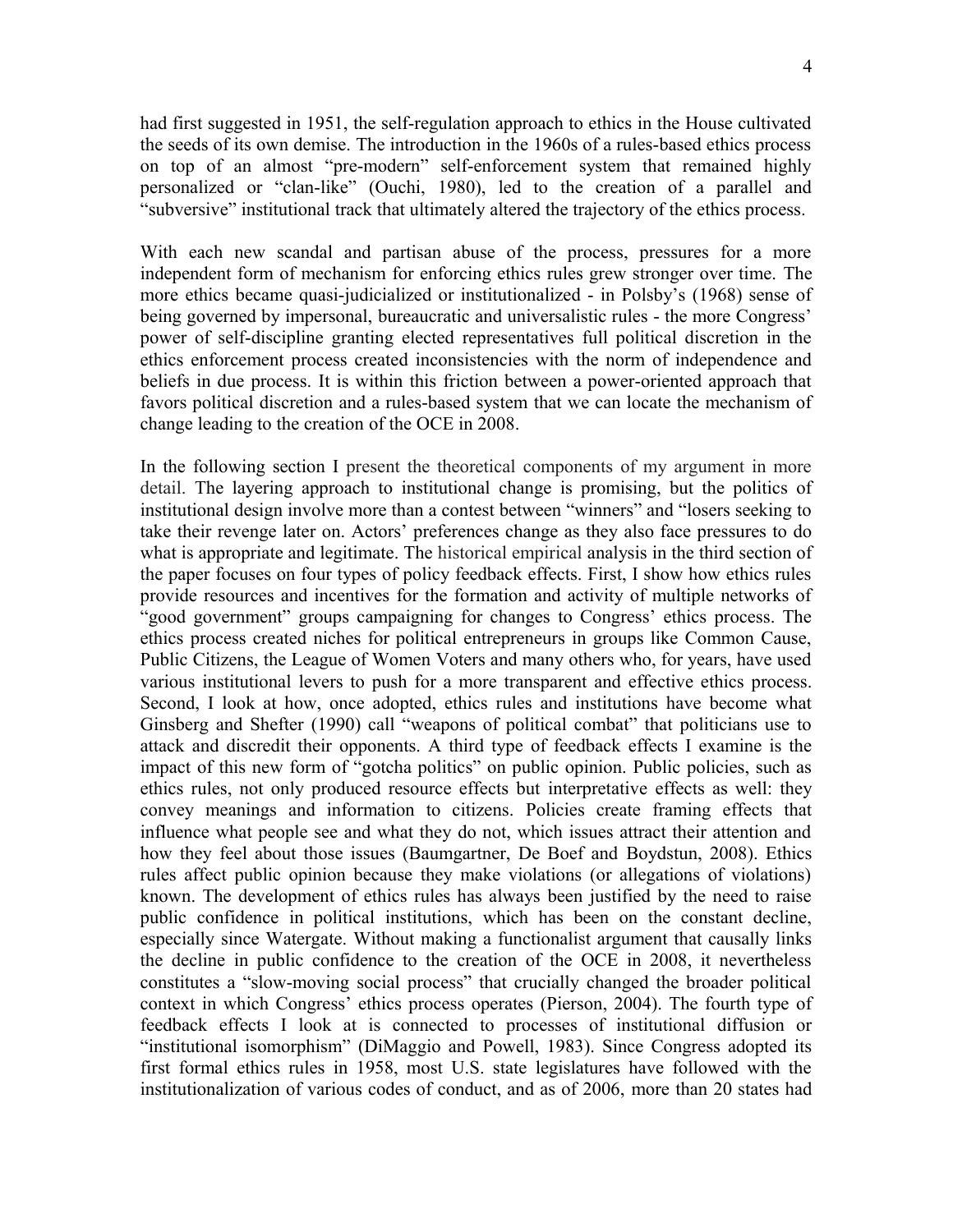established independent commissions, boards or offices to oversee enforcement of ethics rules for their state legislators (Casal Moore and Kerns, 2006). Experts and bureaucrats working in these agencies have increasingly come to define third-party enforcement as the appropriate "institutional technology" to regulate legislative ethics. These groups of professionals are densely networked and have considerable resources and incentives to disseminate models of appropriate action. As a result, arrangements that are outside the consensus (such as Congress' self-enforcement system) have suffered a decline in legitimacy and faced strong pressures to adapt. In conclusion, the paper emphasizes how, over time, even "plastic" or "toothless" institutions can "bite". Institutions, such as Congress' ethics process, can be "plastic", but over time their very plasticity (i.e. lack of autonomy vis-à-vis their political principals) generates legitimacy problems and feedback effects that can lead powerful actors to support an option (e.g. the creation of an independent ethics office) that they initially did not favour and consistently rejected in the past.

# **2. WHEN CAUSES AND EFFECTS ARE SEPARATED IN TIME**

To understand the creation of the OCE in 2008, rational actor models focusing on "snapshot" views of major policy changes would likely suggest that we look at changes in power dynamics. This would undoubtedly include the Democrats retaking control of the House in 2006, as well as the Jack Abramoff scandal, which disrupted the balance of political forces in Congress. But similar scandals and changes in power dynamics have occurred many times before, without ever modifying Congress' position against the establishment of an independent ethics office (Gabaldon, 1996). For instance, in 1989, Speaker Jim Wright was forced from office over charges that the income he received from a book violated the House ethics rule setting limits on honoraria and outside income (Davis, 2007). In the early 1990s, in the midst of the so-called "banking scandal", the entire House was under investigation following a GAO report indicating that over 8,000 checks had bounced at the House bank between 1989-1990 (Williams, 1998: 104). In 1995 the Republicans took over Congress, and two years later, Newt Gingrich was the first speaker in congressional history to be reprimanded by the Ethics Committee for having misled the House (Yang and Dewar, 1997).

So, if "institutional realignments occur when the interests and/or power of relevant actors change" (Pontusson, 1995: 140) as rational choice theory supposes, why then did earlier changes in the balance of power not lead to a change in the institutions governing the ethics process? The key difference, I show in the following pages, is one of time because the processes that account for the House's new preference for an independent ethics office unfolded over a period that began half a century ago when Congress decided *not to* delegate the ethics enforcement process to an outside body. As we shall see, the "road not chosen" never disappeared, however.

The mechanisms behind path dependence arguments – feedback effects and selfreinforcing processes - are a key part of the analysis set out below. But I reject those versions of path dependence that paint a deterministic picture of irreversibility where the "road not chosen" at a critical juncture or beginning of a policy trajectory becomes an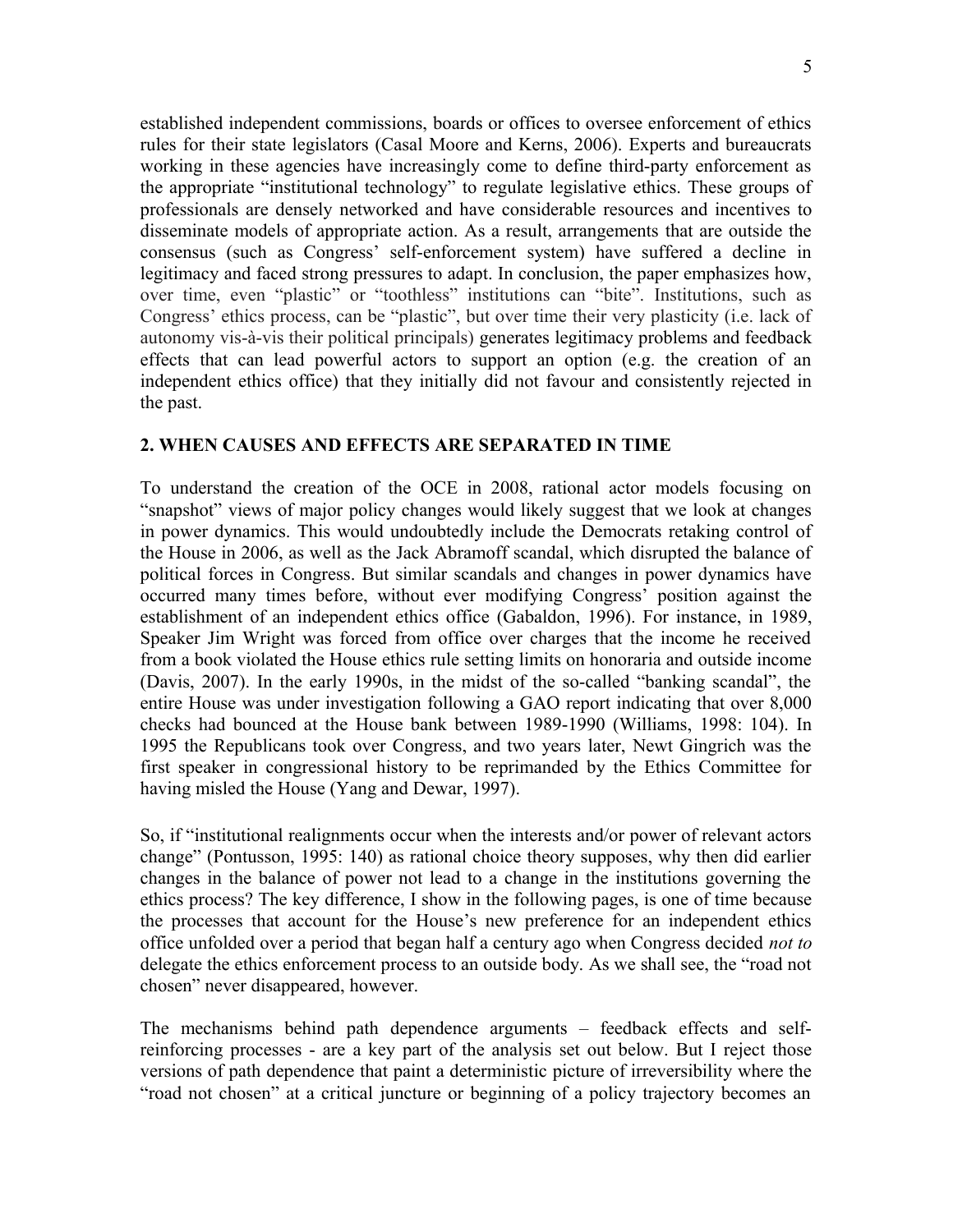increasingly distant and unreachable alternative. Such arguments often draw too sharp a contrast between contending options present at the outset of a policy path. Options are not always mutually exclusive, and democratic politics generally involves the blurring of opposition and the search for the middle ground. The option not taken does not automatically become impossible to recapture later on because some of its features may have been grafted to the alternative that prevailed in the early stage of the policy path. Shickler (2001) describes this grafting process as "layering", a political strategy that reformers in Congress use to work around those elements of an institution that have become unchangeable. Layers add up in a disjointed rather than self-reinforcing way according to Shickler, because in Congress "losers in one round of institutional reform do not go away; instead they (or successors with similar interests) typically remain to fight another day" (2001: 255).

It is highly unlikely, however, that the creation of the OCE can be accounted for by the role of "losers" from previous rounds of ethics reform who took their revenge in 2008, since most politicians in Congress - Republicans and Democrats alike – have always been "winners" in the past, to the extent that a majority of them have consistently rejected the idea of creating an independent ethics watchdog. More importantly, why should "losers" and their "successors" have "similar interests"? This assumes that preferences are stable and frozen in time, but they are not. "Layers", as they accumulate over time, also reshape actors' preferences. Institutional development involves more than the pursuit of rational self-interest. It is also driven by a "logic of appropriateness" where actors seek to do what is expected and legitimate (March and Olsen, 1989). To explain the shift from a system of ethics self-regulation to one that now includes a more independent element, I rely on what Mahoney calls a "legitimation explanation" (2000: 523). As he explains, in a pathdependent framework, a legitimation explanation focuses on how institutional reproduction is grounded in actors' subjective orientations and beliefs about what is appropriate or morally correct. Once an initial precedent has been set about what constitutes a legitimate institutional standard, a familiar cycle of self-reinforcement occurs. This is exactly what happened in the case of Congress' ethics process, which now includes with the OCE a form of independence that various scandal-led reforms have made incrementally stronger over time as a way to revamp the legitimacy of congressional ethics.

Senator Fulbright's 1951 proposal for an independent ethics commission was not adopted, but neither was it entirely rejected (Getz, 1966: 26). It set a precedent about what a legitimate ethics process should look like: one where standards of conduct would be enforced by an autonomous third party. When it began to develop institutions for regulating the ethics of its members in the 1960s, Congress did not adopt a fully independent enforcement process, and it still has not done so, even with the [2](#page-5-0)008 OCE<sup>2</sup>.

<span id="page-5-0"></span> $2^2$  The independence of the House's ethics process is still limited, to the extent that the OCE only intervenes at the preliminary investigation stage. After investigation, the OCE may recommend that a "matter requires further review", but the decision to do so continue to be exclusively within the jurisdiction of the House Ethics Committee. A conduct matter that the new Office considers substantive, upon a recommendation to the Ethics Committee for further review, could still be buried, stonewalled, or not acted upon by the members of the House who make up the Ethics Committee, as there is no requirement for the committee to conduct such investigation or to make any disciplinary recommendations upon a matter referred to it from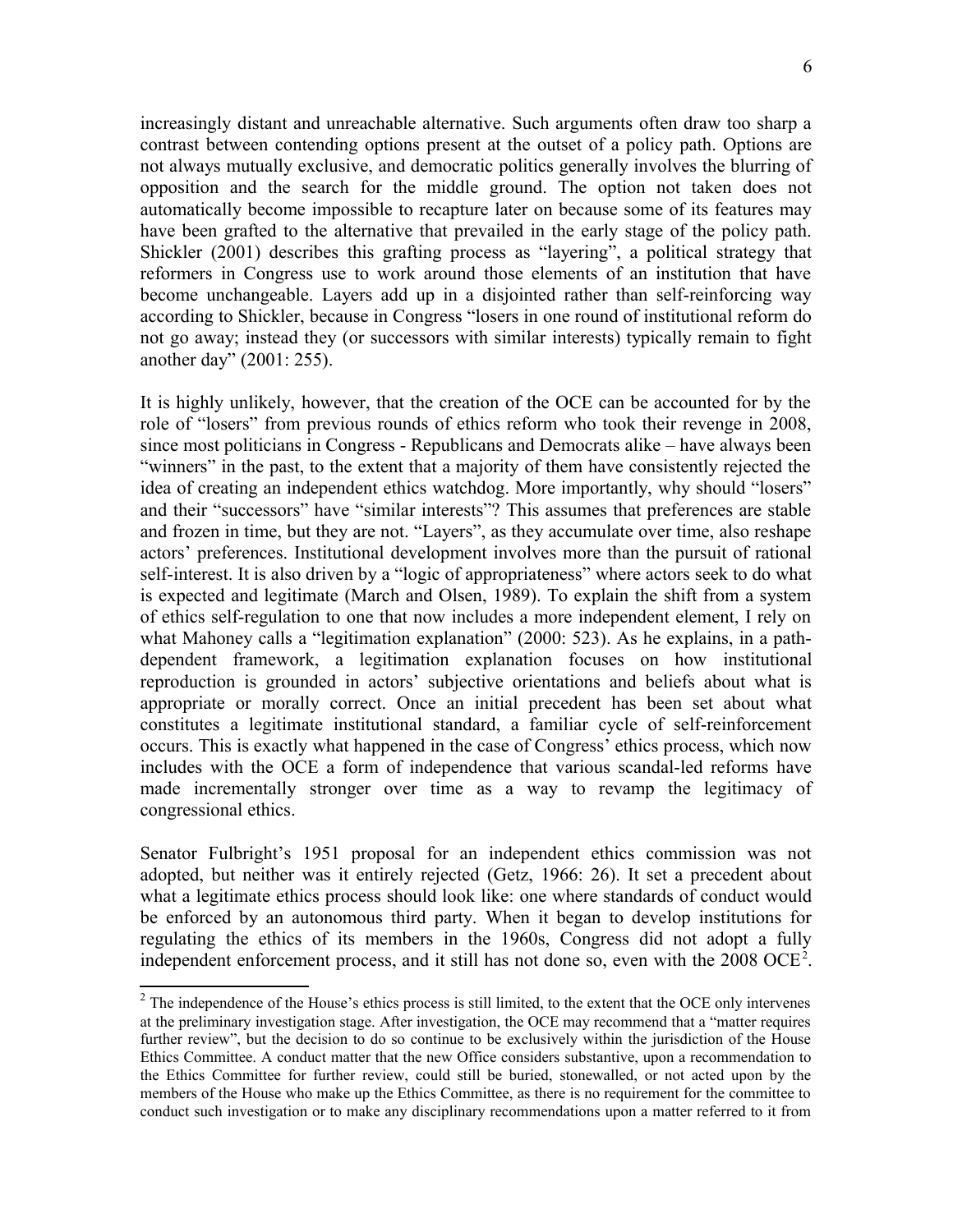It did, however, adopt a system that sought to neutralize partisan politics. The Ethics Committee (officially known as the Committee on Standards of Official Conduct) is unique in the House of Representatives: it is the *only* standing committee whose membership is equally divided by party to assure at least some bipartisanship in the consideration of issues relating to ethics and standards of conduct.

When it was created in 1967, the Ethics Committee was vested with key advisory and adjudicatory powers to oversee standards of conduct in the House. It has been compared to a "tribunal of legislative ethics" (Thompson, 1995: 131) functioning with quasijudicial procedures similar to those used by the disciplinary board of a medical or bar association. In practice, however, it quickly became apparent that equal party membership did not ensure that the committee worked in a non-partisan way. Doubts were soon raised about the independence, fairness and accountability of a process in which members are judging other members with whom they have to work day after day. "Clubbiness" (Rhodes, 1973: 378), "folkways" (Matthews, 1960) and other informal norms of partisanship and loyalty conflicted with formal ethics rules and institutions. As the credible commitment literature suggests, self-enforcement is more prevalent in hightrust and highly interdependent contexts, where actors have a great deal of knowledge about each others and are involved in repeat dealings (North, 1993; Ostrom, 1990; Shepsle 1991). In the "clubbiness" of committee-era Congress, when ethics was governed by "etiquette" (Atkinson and Mancuso, 1992), self-enforcement might not have attracted much political attention. But the development in the 1960s of an ethics process based on bureaucratic and impersonal rules eroded the legitimacy of Congress' power of selfdiscipline over time, thus setting in motion a path-altering dynamic leading to the adoption of a more independent ethics enforcement mechanism.

#### *Over Time, Even Toothless Institutions Can Bite*

Because it violated the basic principle "that no one should be the judge in its own cause", the ethics process came to be described by observers and critics as "toothless" (Rosenson, 2005: 114), "minimalist" (Thompson, 1987: 97), "inconsistent" (Herrick, 2003: 23), and "malleable" (Hayden, 1998: 61). In more theoretical terms, Congress' ethics process has been characterized for most of its history by a relatively high level of what Hall (2007: 133) and Pierson (2004: 124) call "institutional plasticity". Plastic institutions are structures that basically mirror the interests of their creators or political principals, to use the language of delegation theories (Bendor, Glazer and Hammond, 2000; Moe, 1984). As Streeck and Thelen argue, institutions are plastic when their stability depends almost "exclusively on the self-interested behavior of those directly involved" (2005: 11). Such institutions simply reflect some more fundamental causal forces (e.g. the interests of farsighted rational designers or the power of political elites). When "organizations are

the OCE. Therefore, the potential still exists for so-called "partisan gridlock," where the Ethics Committee, evenly divided between majority and minority party members, could not agree by the required majority of the members to proceed on a matter. However, because there will be a recommendation from the new Office to further investigate a matter, and because such report from the OCE to the Ethics Committee will be made public within a certain limited time frame, there might be more public and political pressure on the members who make up the Ethics Committee to act on a matter that an "independent," non-member board has concluded merits investigation.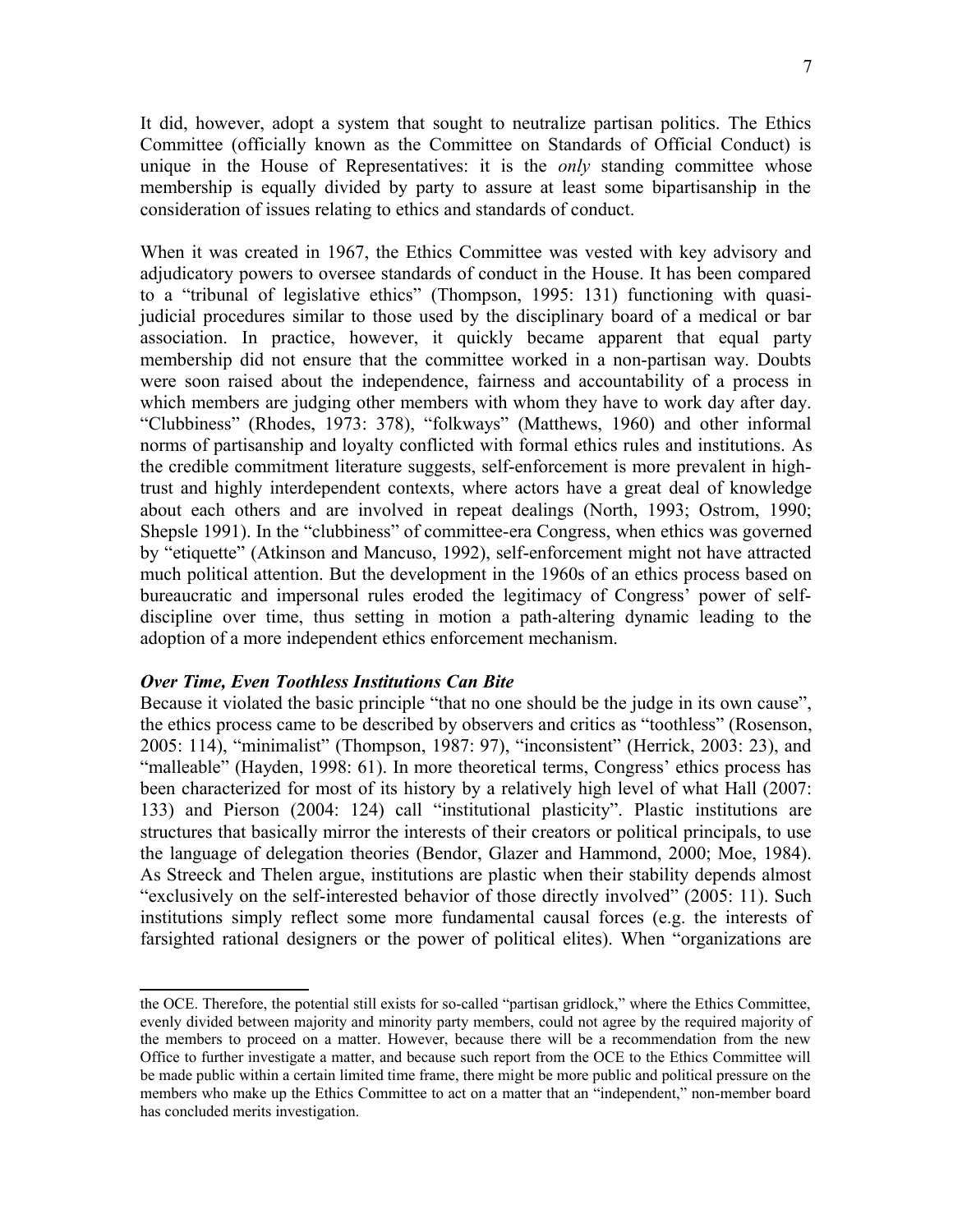plastic," according to Hannan and Freeman, "then only the intentions of organizational elites matter" (1989: 33).

The key point to emphasize here is that when theorists talk about plasticity, they are describing cases where there is no apparent gap between intentions and effects. When, for instance, observers argue that congressional ethics involves "a system of quiet collusion that both parties practice in an effort to conceal their own members' mistakes" (Tolchin and Tolchin, 2001: 9), or when they suggest that "the rules are designed to protect members and to minimize the prospect that ethical investigation and adjudication procedures will be used as a venue for unwarranted political attack" (Sinclair and Wise, 1995: 51-52), they are more or less implicitly saying that the ethics process is producing effects that are in line with what politicians want. There is no perceived gap because, in the case of congressional ethics which until recently has been characterized by selfregulation, *the rule makers are also the rule takers*. This is why it is a policy area that provides a robust case to test assumptions regarding the plasticity of institutions in rational actor models. If the strategic calculations and intentionality of rational actor theories hold anywhere, it should be in this case, since lawmakers have had a fairly free hand in designing the ethics process. But as we shall see, rational actor arguments get the causality backwards. Rather than powerful actors generating the new Office of Congressional Ethics, it is the previous institutional arrangements for ethics enforcement that played a powerful role in generating the preferences of a majority of lawmakers for a new OCE.

Members of Congress have long resisted calls for an independent ethics enforcement mechanism. Members find ethics rules intrusive and feel that they do not need an ethics process with more "teeth" to strengthen their accountability (Baker, 1985). They believe that they are already more accountable than other professionals who exercise power over people because they are subject to the most fatal form of discipline of all – loss of office. Since they stand for election, many politicians think that judgments about their ethics should be made by constituents, not by their peers or by bureaucrats working in some independent ethics agency. Judgments about the ethical behaviour of legislators should rely mainly on the electoral verdict: "let the voters decide". As former House Speaker Sam Rayburn reportedly said in the 1950s, "the ethics of a member of Congress should be judged by the voters at election time" (cited in Sasser, 1977: 359). But as result of the policy feedback effects described in the following section, members of Congress have had to adapt. They had "to bite the bullet and take the measured steps necessary to restore credibility to the ethics process," as Thomas Mann argued in his testimony before the House Ethics Task Force (2007: 3).

### **3. THE FEEDBACK EFFECTS OF ETHICS RULES**

Given the division of powers and the institutional rivalry between the executive and legislative branches of government, Congress has generally been more interested in imposing stricter ethics standards on executive branch officials than on its own members (Roberts, 2007). Legislators have usually felt that government employees – because they are not elected - should be subject to tougher ethics standards to compensate for their lack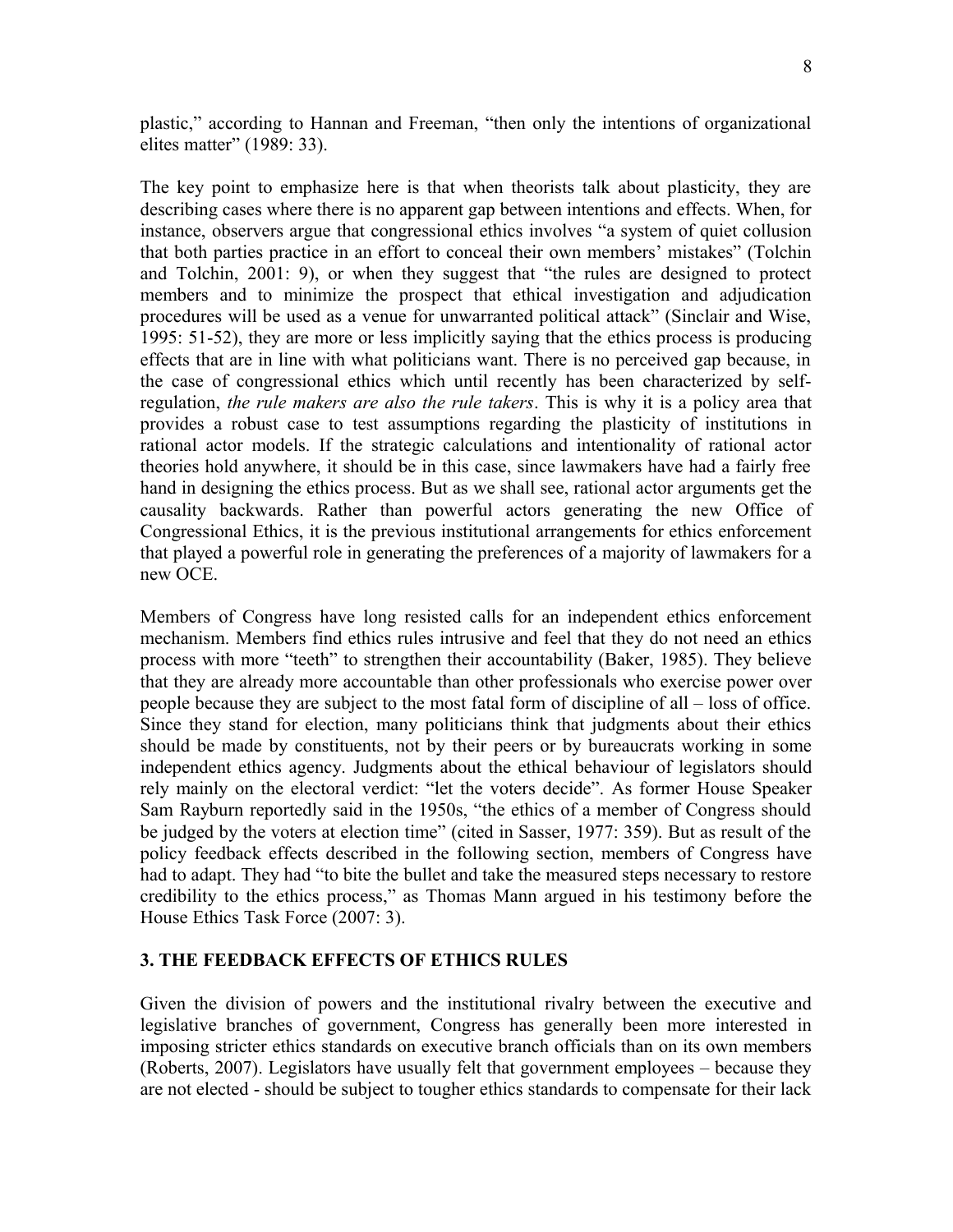of direct public accountability. This is why, on the ethics front, Congress was the "first mover", enacting – ahead of the executive branch - a 10 point general Code of Ethics for Government Service in 1958. Adoption of the new code came as a result of a House committee investigation of influence-peddling charges involving President Eisenhower's chief of staff and a Boston industrialist. Aspirational in tone, the code had no legal force but it soon raised questions about whether similar rules should apply to Congress as well. Senator Jacob Javits declared in 1963 that it was "completely incongruous for Senate committees to question executive appointees vigorously on their financial affairs when those of us in Congress are not subject to similar standards". He concluded, "We cannot continue to function on this double standard of ethics – a complete set for executive branch but none for the legislative branch" (cited in Baker, 1985: 24).

Concerns about the lack of specific congressional standards of conduct gathered momentum in the 1960s in the wake of ethical allegations against Secretary to the Senate Majority Bobby Baker and Representative Adam Clayton Powell. As a result of these two cases, the Senate Select Committee on Standards and Conduct was created in 1964, and the House Committee on Standards of Official Conduct in 1967 (Jennings, 1981). In 1968, the House adopted a code of conduct with rules for administering gifts, outside earned income and employment, and financial disclosure requirements. House members were required to disclose publicly financial interests of more than \$5,000 and income of more than \$1,000 from companies doing business with the government. The Ethics Committee was given the authority to investigate allegations of wrongdoing by members, officers, and employees; to adjudicate evidence of misconduct; to recommend penalties, when appropriate; and to provide advice on actions permissible under congressional rules and law. The rules stipulated that investigations could be undertaken "only upon receipt of a complaint, in writing and under oath, from a Member of the House." However, the question of how much initiative the committee itself should take in launching an investigation was left open (Straus, 2011).

For several years, the House Ethics Committee was reluctant to undertake any public investigation of misconduct. In May 1976, eight years after its creation, it undertook its first investigation of a member – Rep. Robert L. F. Sikes (D. FL). In 1975, investigative reporting disclosed that Sikes had used his influence as chair of the Military Construction Appropriations Subcommittee for purposes of self-interest. The Ethics Committee would not investigate the affair because no complaint had been lodged by a member. But the political atmosphere changed dramatically after *60 Minutes* broadcast a story about Sikes that was based on information provided by Common Cause, a "good government" group created by liberal Republican John Gardner in 1970. Common Cause worked behind the scenes on a letter-writing campaign in key districts and assembled a group of 44 House members to complain about Sikes' behavior to the Ethics Committee (McFarland, 1984: 185). The committee held hearings and recommended that Sikes be reprimanded by the full House, which did so in July 1976 by a 381-3 vote.

### *The Institutionalization of Ethics and the Rise of Good Government Groups*

The House members who worked with Common Cause were part of the "Watergate babies" who came to Congress following Nixon's resignation. Elected on the promise to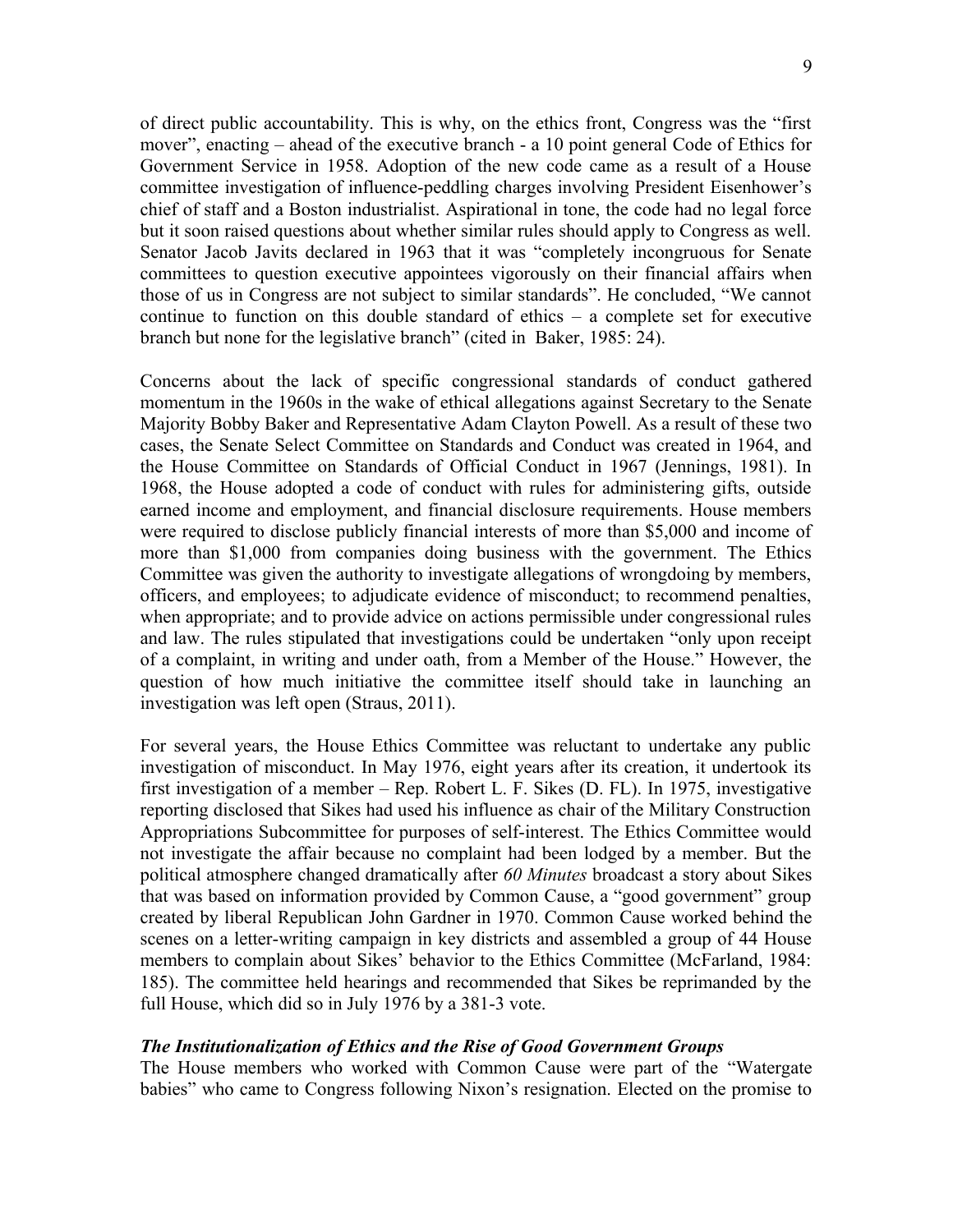clean up Washington, the Watergate babies put forward an ambitious program of institutional reform to foster ethics and transparency in public affairs (Zelizer, 2004). Like the Progressives before them and the vast networks of social groups that Clemens described as the "people's lobby" (1997), the Watergate babies and their allies in civil society mobilized to limit the influence of money on politics.

From this new reform coalition emerged a series of rules in the 1970s about conflict of interest, financial disclosure, new ethics codes and processes for regulating the conduct of lawmakers in Congress, provisions on gift bans, as well as diverse restrictions on postgovernment employment (Stark, 2000). These measures were part of the new "ethics edifice" (Mackenzie, 2002: 83) or the "anticorruption apparatus" (Anechiarico and Jacobs, 1996: 12) created in the aftermath of Watergate. The development of a policy area devoted to strengthening integrity and detecting unethical behavior in politics provided a fertile institutional ground for the growth in the 1970s of "public interest groups," defined "as groups that seek a collective good, the achievement of which does not selectively and materially benefit the membership of activists of the organization" (Berry, 1977: 9). Organizations like Common Cause and Public Citizen founded by Ralph Nader in 1972 constitute the prototype of this new activism (Rothenberg, 1992). In the 1970s, "at the national level alone, over one hundred citizen organizations representing more than six million dues-paying members formed to press for change in the political process" (McCann, 1986 : 15). Common Cause made congressional reform a central feature of its campaign activities in the 1972 elections through "Operation Open Up the System," in which members would mobilize popular engagement and submit to congressional candidates questions on key reform issues related to financial disclosure, ethics and lobbying (McFarland, 1984: 69). Common Cause, the League of Women Voters, the National Committee for an Effective Congress and over forty other "good government" groups subsequently joined forces to form the Committee for Congressional Reform. In the wake of the 1976 Sikes scandal, the reform coalition stepped up its pressure to strengthen ethics regulations. At the same time, Jimmy Carter was campaigning on a platform that promised to restore public trust in government by adopting far-reaching ethics standards against conflict of interest. In the post-Watergate atmosphere, no politician wanted to be on the side of less ethics: "fuelled by the constant pressure of public interest groups such as Common Cause, ethics became the motherhood issue of its time. Everyone was for ethics, the more the better" (Mackenzie, 2002: p.34).

When Congress convened in January 1977, both chambers had new leaders. Tip O'Neill made passage of stronger ethics rules a condition for approving the pay increases for Congress that the quadrennial Commission on Executive, Legislative, and Judicial Salaries had proposed a few months earlier. Adopted in March 1977, the new House ethics rules significantly strengthened the requirements for disclosing a member's and spouse's financial interests, limited honoraria and other earned income to 15 per cent of a member's salary, and abolished office accounts funded by private contributions. The disclosure provisions were codified in law when the 1978 Ethics in Government Act replaced the House ethics rule on financial disclosure. The Act delegated to the Ethics Committee the review, interpretation and compliance responsibilities for the public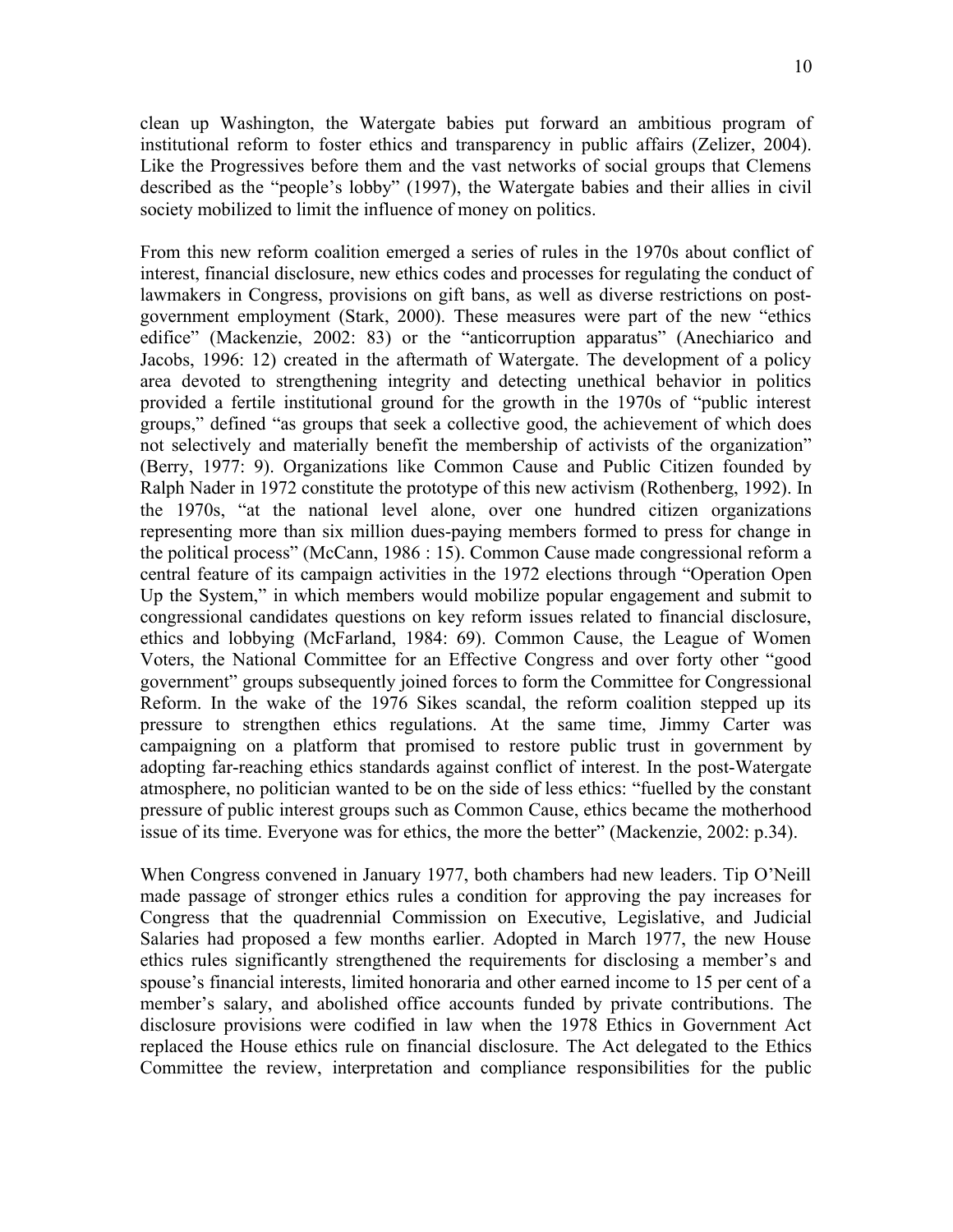financial disclosure reports that were to be filed with the Clerk of the House (Malbin, 1994).

The new rules required members to make public data on their income, gifts received, financial holdings, debts, securities, commodity transactions and real estate dealings. Spouses had to report much the same information. For good government groups, all this information provided resources and institutional levers they could activate to sound the alarm and to play the role of a public "watchdog" that "barks" when rules are not respected, or when they need to be modified to adapt to unforeseen situations. Specialized public interest groups, such as Congress Watch, focus full time on exposing corruption and documenting cases of wrongdoing. They scrutinize disclosure forms and publicize any unsavory financial ties they find. The "institutionalization of rights requiring government to disclose important information and to open decision processes to public view", writes McCann, "enable continuous scrutiny by unofficial public interest watchdogs and help stir public debate concerning the workings of government" (1986: 59). This shows how policies can create "niches' that stimulate the development of groups. Ethics rules signal to the public the standards of conduct citizens can expect from their elected officials. They constitute a form of "fire-alarm" control and good government groups are the outside interests that have been enfranchised in the ethics process to sound the alarm (McCubbins and Schwartz, 1984).

# *The Politics of Ethics and its Self-Reinforcing Character*

Policies not only create feedback effects that facilitate the organization and mobilization of social groups, but they also produce new types of politics. By the late 1970s, there were more rules to violate and a more developed institutional infrastructure to enforce ethical conduct (Katz, 1981). In just the 10 years following the 1977 reform, four members were reprimanded, four were censured, and one was expelled. This is a higher rate than for the previous 100 years, which a saw a total of only five disciplinary actions (Maskell, 2005). More cases of ethics violations also meant an increase in congressional scandal coverage (Herrick, 2003: 3).

New ethics policies generated a new kind of politics in Washington in at least two ways. First, they produced a new politics of ethics where the goal was to win credit for raising the "ethics bar" to constantly higher levels (Saint-Martin, 2008). The development of good government groups in this context creates an "interest" among those seeking to gain political capital by championing the causes that those groups defend. As McFarland indicates in his history of Common Cause, with people becoming more distrustful of government following Watergate, politicians were "eager to show the electorate a dynamic response to governmental decay by sponsoring a Common Cause proposal" (1984: 69). Throughout the 1970s, "150 to 175 members of the House of Representatives were typically in initial agreement with a major Common Cause lobbying position" (McFarland, 1984: 110). Second, new ethics policies led to what has been described variously as the "politics of scandals" (Mann and Ornstein, 2006: 75), "gotcha politics" (Davis, 2007), or the "politics of ethics probes" (Ginsberg and Shefter, 1995). In their *Politics by Other Means*, Ginsberg and Shefter (1990) explain how the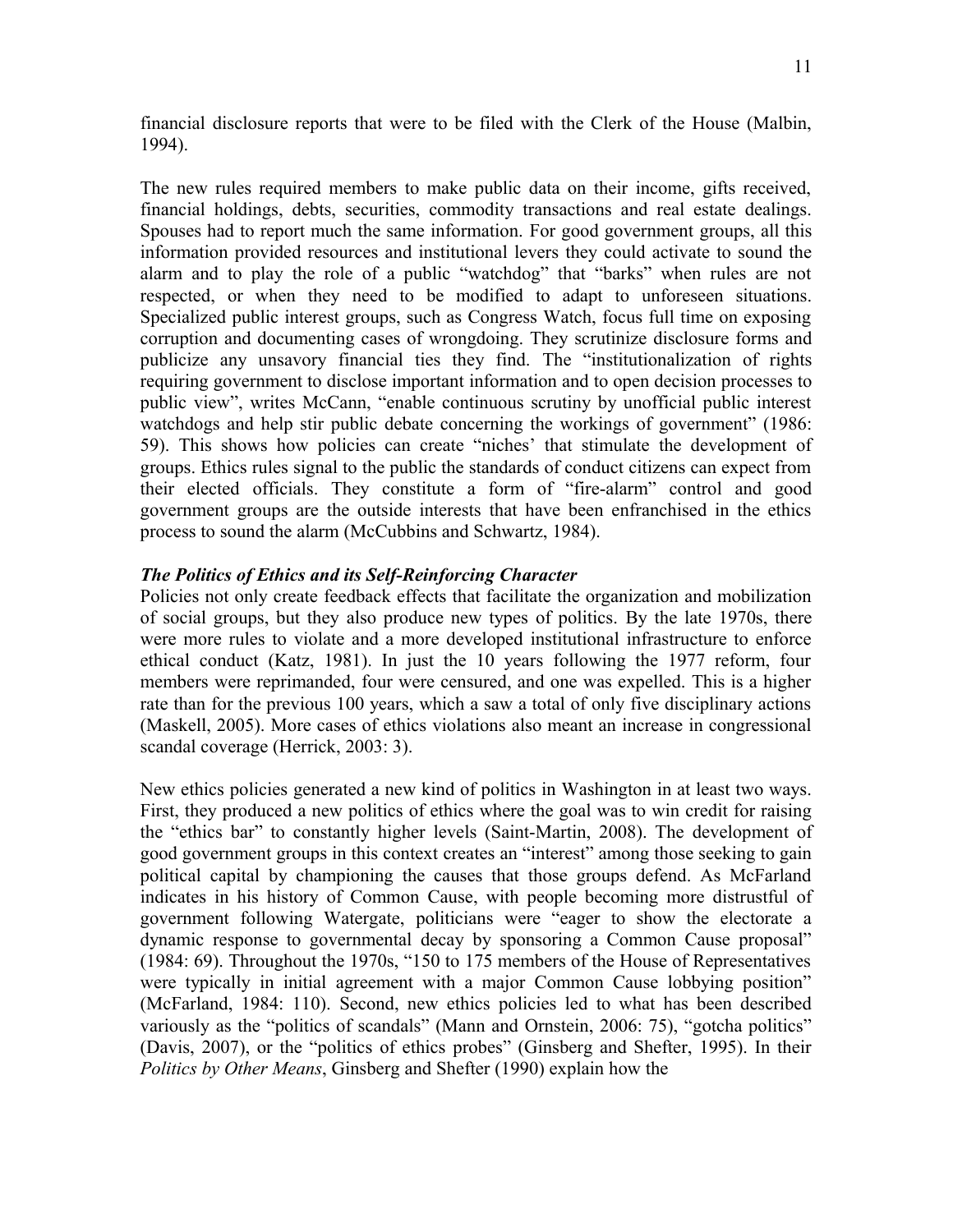heightened level of public concern with governmental misconduct [as well as] the issue of government ethics... are closely linked to struggles for political power in the United States. In the aftermath of Watergate, institutions were established and processes created to investigate allegations of unethical conduct on the part of public figures. Increasingly, political forces have sought to make use of these mechanisms to discredit their opponents… The creation of these processes, more than changes in the public's moral standards, explains why public officials are increasingly being charged with unethical violations (1990: 26).

Once adopted, ethics rules become politicized and used as "weapons of institutional combat" that politicians mobilize to attack their adversaries (Ginsberg and Shefter, 1990: 1). Nowhere was this new form of combat most obvious than in the case that led to the resignation of Speaker Jim Wright in June 1989 (Doss and Roberts, 1997). In May 1988, following several complaints filed by Newt Gingrich, Common Cause called for the Ethics Committee to inquire into the financial arrangements surrounding the publication of a book by Wright. Under intense pressure and scrutiny of the press, the committee voted to appoint an outside counsel to investigate the allegations against Wright. This unusual step was justified by the position of power that Wright occupied in the legislature. As the Ethics Committee chairman (Julian C. Dixon) said, "the American people will feel more comfortable if the Speaker is investigated by someone who is not on the congressional payroll" (CQ Almanac, 1988: 38). Common Cause urged the committee to give a public assurance that the special counsel would be given enough "authority and independence" to conduct a credible inquiry. "The House Ethics Committee has run into serious problems in the past when this was omitted," said Archibald Cox, former Watergate special prosecutor and Common Cause chairman in a letter to the Ethics Committee (Common Cause, 2005: 8). Cox was referring to the two previous cases where the committee retained the services of outside counsels. In the 1978 "Koreagate" influence-peddling investigation, the special counsel quit after a dispute with the committee chairman over the conduct of the inquiry. In the 1981 investigation of the "Abscam" bribery scandal, the outside counsel resigned after the committee decided not to recommend disciplinary action against Rep. John P. Murtha (CQ Almanac, 1988: 38).

In the Wright case, special counsel (Richard Phelan) did not resign. As he subsequently argued, in cases involving powerful members of Congress, "justice can only be done when an outside counsel – a lawyer with independence and stature who can investigate allegations of wrongdoings and stand up to a powerful Congressman - is assigned to the case" (cited in Common Cause, 2005: 2). When the Ethics Committee first hired an outside counsel to investigate the Korean lobbying scandal in 1977, members of Congress and the press described it as a "symbol of credibility" (CQ Almanac, 1977: 822). The goal was to inject a certain degree of independence into the ethics process. Of course, that independence appears to have been limited, as the two instances of resignation suggest. But this nevertheless was a key institutional move that departed from the traditional system of congressional self-regulation. It paralleled similar institutional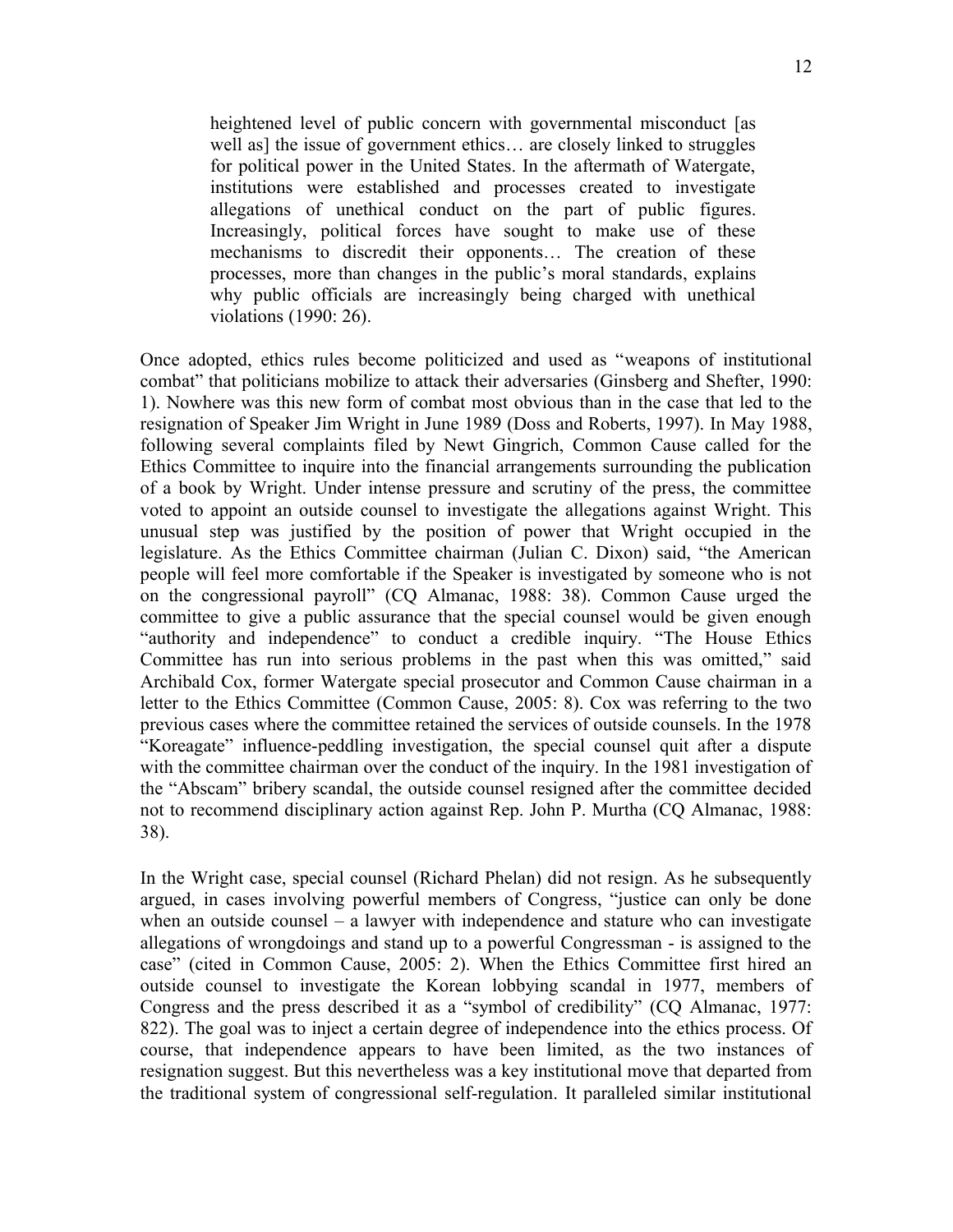changes that Congress was making as part of the 1978 Ethics in Government Act and its independent counsel provisions (Harriger, 2000). Those provisions were meant to ensure the appearance of independence for a special prosecutor charged with investigating the executive branch, but they also set similar standards for the legislative branch, with the Ethics Committee subsequently relying on outside counsels in more than 10 instances to investigate possible ethics violations (McGehee, 2007: 3).

As in the "double standard" debate discussed earlier in the context of the 1958 ethics code, this shows how ethics regulation in the US system of divided government is characterized by "tight institutional coupling", in the sense that adoption of ethics rules in one branch (or possibly in one of the two legislative chambers), often raises questions of parallelism or comparison with the other branch, which is then under pressure to adopt complementary or similar rules. It is precisely this type of coupling or connection that Vice-President Bush tried to make in 1988 when he fired back in response to questions regarding the special prosecutor investigation of Attorney General Edwin Meese by calling for an independent counsel to investigate charges of wrongdoing by House Speaker Jim Wright. "Talk about ethics" he said. "You talk about Ed Meese - how about talking about what Common Cause raised about the Speaker the other day? Are they going to look into it? Are they going to go for an independent counsel so the nation will have this full investigation? Why don't people call out for that? I will right now. I think they ought to" (cited in Hoffman, 1988).

In 1989, the Ethics Committee found Wright guilty of having circumvented limitations on honoraria and outside earned income by selling large numbers of copies of his book, *Reflections of a Public Man*, to lobbyists who had invited him to speak. After the Wright scandal, both houses introduced a complete honoraria ban as part of the 1989 Ethics Reform Act, which further expanded the responsibilities of the House Ethics Committee. These included enforcement of the act's ban on honoraria, limits on outside earned income, and restrictions on the acceptance of gifts. The Act also established the Office of Advice and Education. The office is part of the Committee on Standards of Official Conduct but separate from its enforcement functions. It provides guidance and recommendations to members, officers and employees of the House on standards of conduct applicable to their official duties. The bipartisan task force which developed the 1989 ethics package had mentioned in its report that it was not its intention "that such an office be an autonomous entity" (United States Congress, 1989: 21). Instead, the office director is appointed by the Ethics Committee chair, in consultation with the ranking minority member.

During its hearings, the bipartisan task force heard complaints "relating to the due process rights of the accused" (United States Congress, 1989: 18). The most commonly heard was that the same persons conducting the investigation were also in charge of deciding guilt and recommending sanctions to the House. While the task force considered proposals for an independent investigative office or special prosecutor for Congress, it decided instead to divide the investigative and adjudicative functions within the Ethics Committee into two sets of subcommittees – the so-called "bifurcation approach". Under this new approach, whenever the Ethics Committee votes to undertake an investigation, a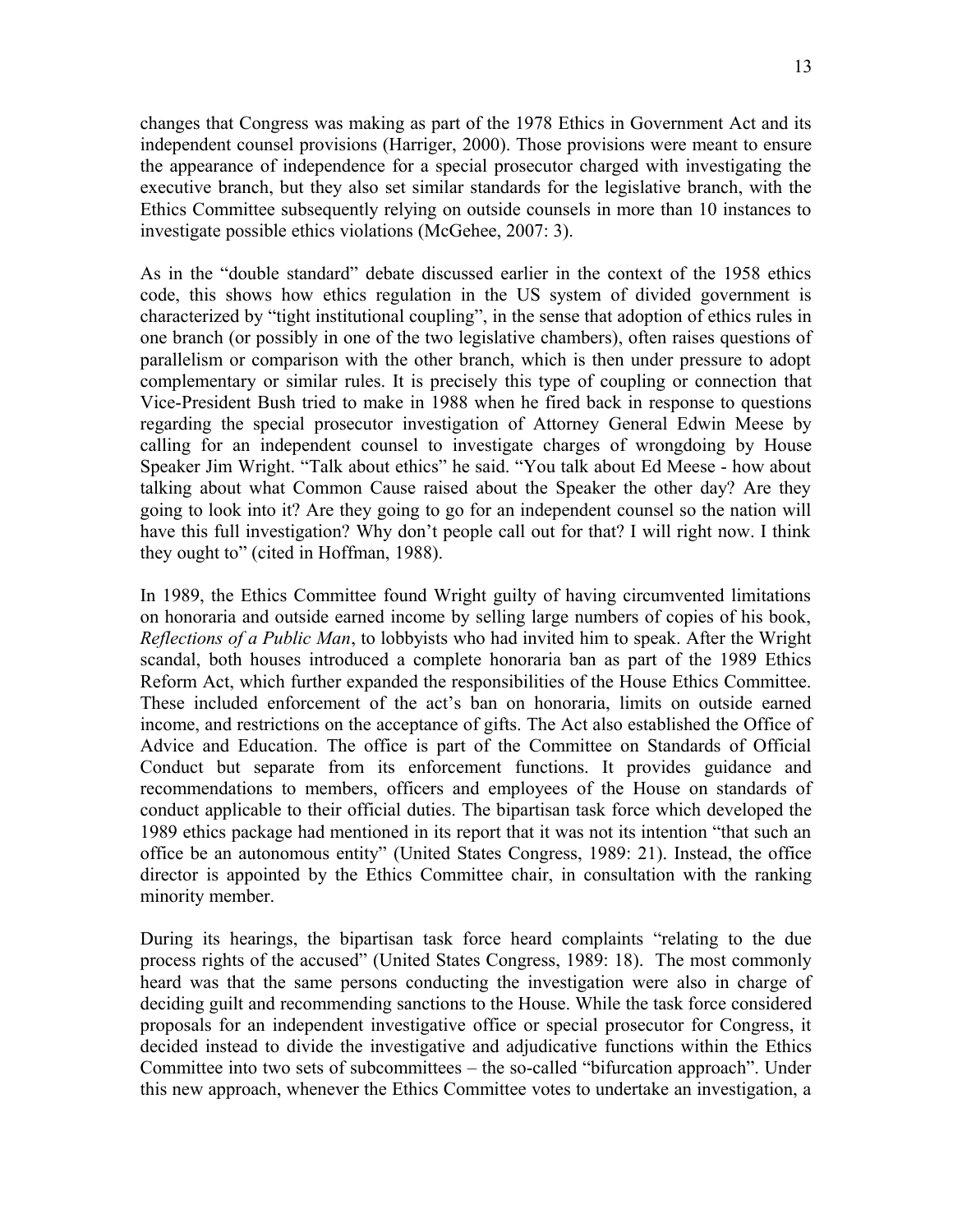subcommittee on investigation consisting of four to six members (with equal partisan representation) is appointed to conduct the inquiry. If the investigative subcommittee issues a Statement of Alleged Violations, the statement cannot be released to the public until the accused has been afforded an opportunity to respond. A subcommittee on adjudication, consisting of the remaining members of the Ethics Committee is then constituted to hear evidence and determine guilt. The 1989 reform also included a right to counsel, allowing an accused member to be accompanied by counsel on the House floor when facing an Ethics Committee's investigation, as well as a statute of limitation prohibiting the Ethics Committee from undertaking an investigation involving a matter that occured prior to the third previous Congress.

The bifurcation approach was a direct response to a criticism made by Speaker Wright in his resignation speech<sup>[3](#page-13-0)</sup>. The goal was to strengthen due process and create a distance between investigation and adjudication; a space for "independent judgment" (Thompson, 1995: 149). It was intended to lessen the problem of prejudgement when the committee that decided whether there is sufficient evidence to go forward with a case is the same committee that decides whether the accused member is guilty and should be punished.

#### *The Ethics Wars and Declining Public Trust*

In his 1989 resignation speech, Wright denounced the "mindless cannibalism" of ethics investigations and portrayed himself as a casualty of a partisan war being fought through attacks on the ethics of politicians (CQ Almanac 1989: 39). As payback for his attacks on Wright, Democratic leaders launched a fusillade of charges against Gingrich. The Ethics Committee received several complaints against Gingrich, involving either the financing behind a 1984 book he co-authored with his wife or allegations that he gave bonuses to his Hill staff for campaign work. In March 1990, the committee decided to drop the proceedings but reprimanded Gingrich for relatively minor violations: an omission from his financial disclosure form and misuse of congressional stationery by an aide (CQ Almanac, 1989: 44). The following year, as the House banking scandal unfolded following a GAO report showing that in 1989-1990, 8,331 "bouncing" checks had been written against members' House bank accounts, Gingrich pressured the Ethics Committee to reveal the name of members who abused the system (Krauss, 1992). In 1992, the committee released the names of 325 current and former members of the House, and singled out 22 as the worst offenders. The scandal contributed to a perception of corruption and malfeasance that eroded trust in government (Bowler and Karp, 2004).

<span id="page-13-0"></span> $3$  "Maybe the committee - as it's currently required to sit as kind of a grand jury and petit jury both - ought to have a different composition, rather than those who issue the statement of alleged violations being the same people who have to judge them. I think it clearly is difficult to expect members who've publicly announced a reason to believe there's a violation to reverse their position at a hearing stage and dismiss charges against a member. Maybe once a report of alleged violations is issued, the committee rules ought to allow the member to respond expeditiously. You know, to deny a member the opportunity to reply quickly can cause serious political injury. It's unfair. Once alleged violations are announced, the committee ought to just immediately release to the member all the evidence that it could have to indicate that that's happened. In my case, for example, the committee has yet to release any witness testimony or documents that it obtained during the investigation." (May 31, 1989).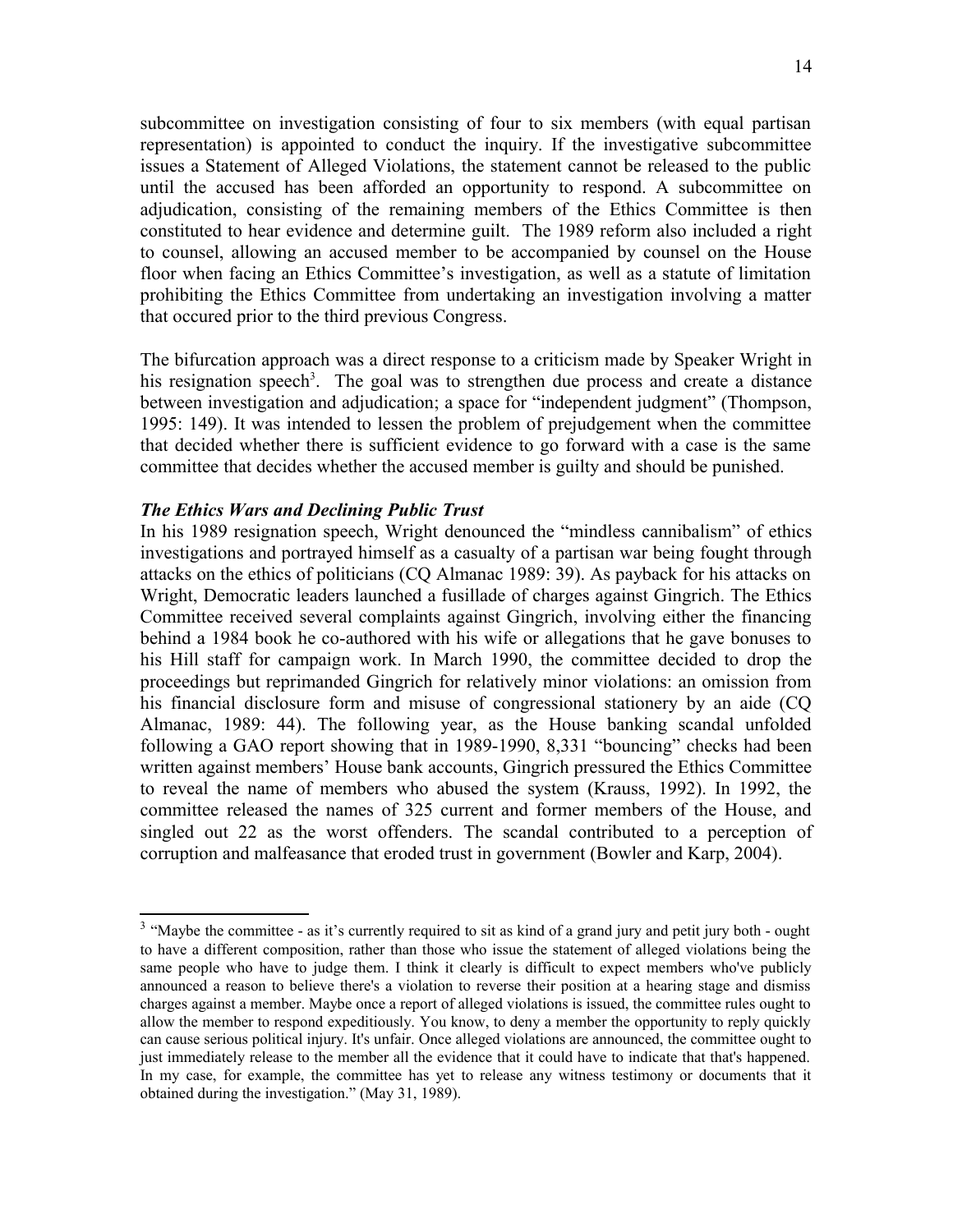"Congress Hits Bottom" read a headline in the October 28, 1991, issue of the *Polling Report*, a compilation of survey data. A New York Times/CBS News poll indicated that three out of five respondents said they considered half or most members of Congress "financially" corrupt (CQ Almanac, 1991: 39). Survey data indicated that public trust in government in the early 1990s reached a new nadir for the era of survey research (Orren, 1997). This highlights how public policies also have feedback effects in terms of the meaning and information they convey to political and social actors. Policies generate interpretative effects and provide meanings that help actors make sense of the social world (Mettler, 2002; Soss and Schram, 2007). Policies produce "framing" effects that influence what actors see and think about political issues (Mettler and Soss, 2004). In much the same way, ethics rules that seek "to clean up" politics also affect public opinion by making public cases where rules have (or allegedly) been violated (Herrick, 2000; Kimball and Patterson 1997). As Figure 1 below indicates, the period in which ethics regulation began to grow in the 1970s coincided with one of the steadiest declines in citizens' trust of politicians' honesty.





There is indeed a close historical connection between the institutionalization of ethics and the erosion of citizens' trust in political institutions (Chanley, Rudolph and Rahn, 2000). Ethics rules are intended to foster public trust. They are generally seen as an effect whose cause is to be found in the erosion of public confidence (Feldheim and Wang, 2003). But making empirical connection between ethics regulation and public trust is a complex task, and research increasingly suggests the need to reverse the causal arrow (Atkinson and Bierling, 2005; Behnke, 2007-08; Rosenthal, 2005). As Mackenzie concludes in his in-depth study of the U.S. case,

> The expansion of ethics regulation and enforcement agencies and personnel has not produced a concomitant increase in public confidence in government integrity… In fact, they have usually done the opposite. The more ethics regulations designed and implemented, the more personnel assigned to enforce them, the more air has filled with news –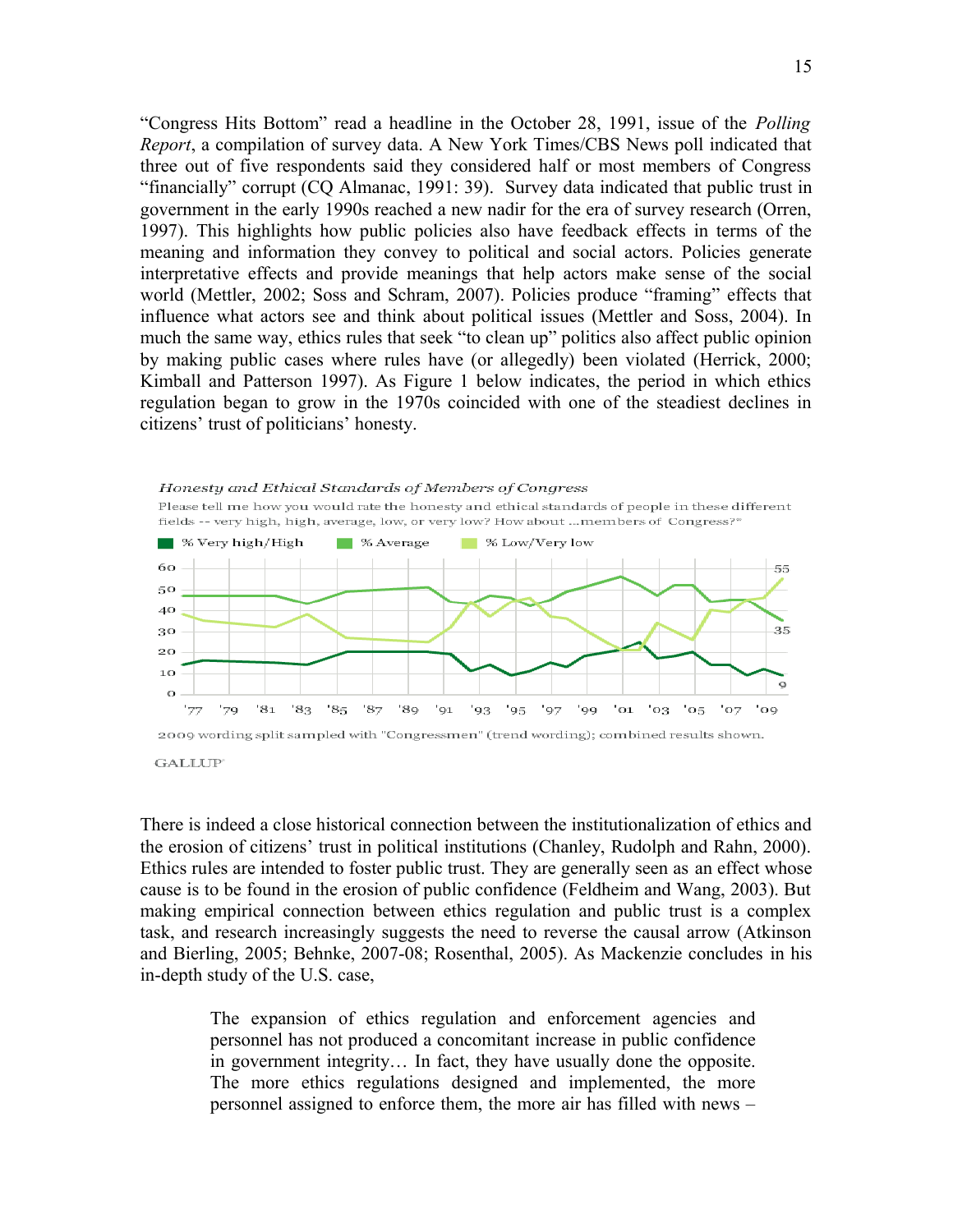often caustic and depressing news – about government ethics… Whatever the new ethics regulations may have accomplished in cleaning up government, they have done little to reduce publicity and public controversy in the behavior of public officials (Mackenzie, 2002: 112).

A good example of how this dynamic operates is provided by the Ethics Committee's decision to release the names of those involved in the House banking scandal, which in the 1992 elections led to the greatest turnover in the House of Representatives in more than 40 years (Dimock and Jacobson, 1995; Hibbing and Theiss-Morse, 1995: 70). Concerned with public perceptions about their conduct, legislators launched an intense self-examination effort. During the first half of 1993, the Joint Committee on the Organization of Congress, a bipartisan committee of House and Senate members, held hearings on eight different areas of possible institutional reform. One of those areas was ethics and integrity. The Committee held two hearings on the ethics process in February 1993.

In his opening statement, the committee chair, Rep. Lee H. Hamilton, said that "on the question of ethics reform, one of our key goals is to look at the public image of the institution. All of us want to improve the public confidence in Congress…No other part of our agenda is more crucial to public confidence in Congress than the way we consider cases of alleged misconduct by sitting members" (United States Congress, 1993: 1). The most discussed topic for reform was including non-members as a part of the ethics process. The committee held 36 hearings and took testimony from more than 200 witnesses, including academic experts such as Dennis Thompson from Harvard University and good government groups like Common Cause, all arguing in favour of an independent ethics entity (United States Congress, 1993a). As one committee member (John M. Spratt, D-South Carol.) stated, "in the eyes of the public, we will never be seen as impartial and disinterested, and as able to discipline our own and consequently, to redeem the public's esteem for Congress and our own reputation, we have got to have a completely outside body of citizens who would sit in judgment" (United States Congress, 1993: 21). Conversely, other members wanted to keep the system of self-regulation intact. Former House Ethics Committee chairman Louis Stokes said he was "particularly troubled by a proposal to shift some of Congress' constitutional enforcement responsibilities to outsiders… Why would an outside group not accountable to members or voters do a better job of convincing the public of the wisdom of their decisions?" (United States Congress, 1993: 4). Another concern was that outsiders might not understand the norms of Congress and the competing duties and roles of members. But in the end, it was recommended that "the Committee on Standards of Official Conduct should be authorized to use, on a discretionary basis, a panel of non-members in ethics cases". Allowing "outside individuals to be used in the ethics process", according to the report's drafters, "should enhance the public's confidence in Congress. The public believes that internal self-discipline presents inherent conflicts for Members who have difficulty judging their peers" (United States Congress, 1993b). That proposal was never implemented but as the table below indicates, support for similar ideas subsequently grew, with members introducing more bills and resolutions that would establish some version of an independent ethics commission.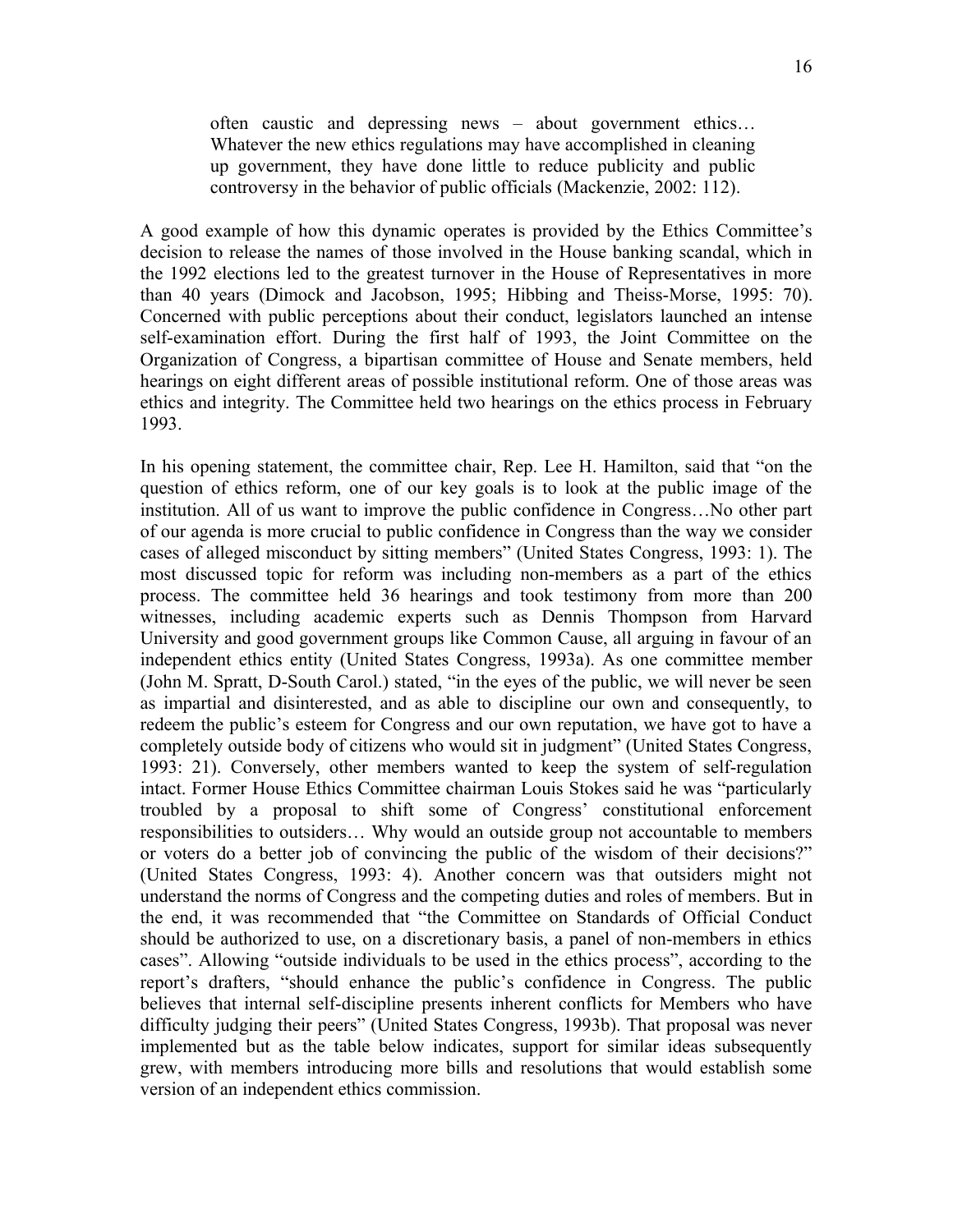**Table 1: Bills and resolutions calling for the creation of an independent ethics watchdog**

| <b>bills</b>    | $\boldsymbol{0}$ | 3       | $\overline{4}$   |             | $\bf{0}$     | $\bf{0}$          | $\bf{0}$       | $\mathbf{2}$ |                   | 7       | 8            |
|-----------------|------------------|---------|------------------|-------------|--------------|-------------------|----------------|--------------|-------------------|---------|--------------|
| resolution<br>S |                  |         | 1                | 1           | 1            | $\overline{4}$    | $\overline{2}$ | 3            | 2                 |         | 4            |
| <b>Congress</b> | 93rd             | 94th    | 95 <sub>th</sub> | <b>96th</b> | <b>100th</b> | 102 <sub>nd</sub> | 103rd          | 104th        | 105 <sub>th</sub> | 109th   | <b>110th</b> |
|                 | 1973-74          | 1975-76 | 1977-78          | 1979-80     | 1987-88      | 1991-92           | 1993-94        | 1995-96      | 1997-98           | 2005-06 | 2007-08      |

The public opinion environment that prevailed when Congress first decided *not* to create an independent ethics commission in the 1950s changed radically with the Watergate scandal and the development of the ethics machinery that followed it. Congress decided to enforce ethics rules through self-regulation *before* the Watergate scandal, when public confidence in politics was stronger and had not yet begun to unravel as it did afterward. Growing political recognition of declining public trust as a "problem" requiring institutional solutions made it increasingly popular for politicians to promise tougher ethics rules in the name of more accountability. Proposals to create independent ethics commissions became in this context a useful way to win political credit by raising ethics standards to new levels (Saint-Martin, 2008). When House Members opted for selfregulation in adopting their first ethics rules, they might have claimed that they were defending the Constitution: that they were upholding the principle of legislative autonomy that allows the representative of the people in Congress to be free of outside interference. But over time self-regulation acquired a different - less "noble" – political meaning (Chafetz, 2007). This happened largely because of the politicization of the ethics process, which grew stronger after the 1994 Republican takeover of Congress and the election of Newt Gingrich as House Speaker (Tolchin and Tolchin, 2001).

During Gingrich's term as Speaker, 84 ethics charges were filed against him, most of which were leveled by the House Democratic Whip. The fist charges involved a book advance of \$4.5 million that he had accepted (two weeks before he was to be sworn in as Speaker) from a publishing company owned by Rupert Murdoch, who had spent the previous year lobbying Congress for deregulation of the broadcast industry. Gingrich returned the money but in December 1995 the ethics committee unanimously found him guilty of violating House rules. The committee imposed no punishment but said that it "strongly questions the appropriateness of what some could describe as an attempt to capitalize on your office" (CQ Almanac 1995: 1-22). The ethics panel announced at the same time that it had retained an outside counsel to investigate charges that Gingrich violated federal tax laws by using a tax exempt college course for political purposes. The committee subsequently found that Gingrich had brought discredit to the House and provided the committee with "inaccurate, incomplete and unreliable information" about the role of a political action committee in a college course he taught. On January 21,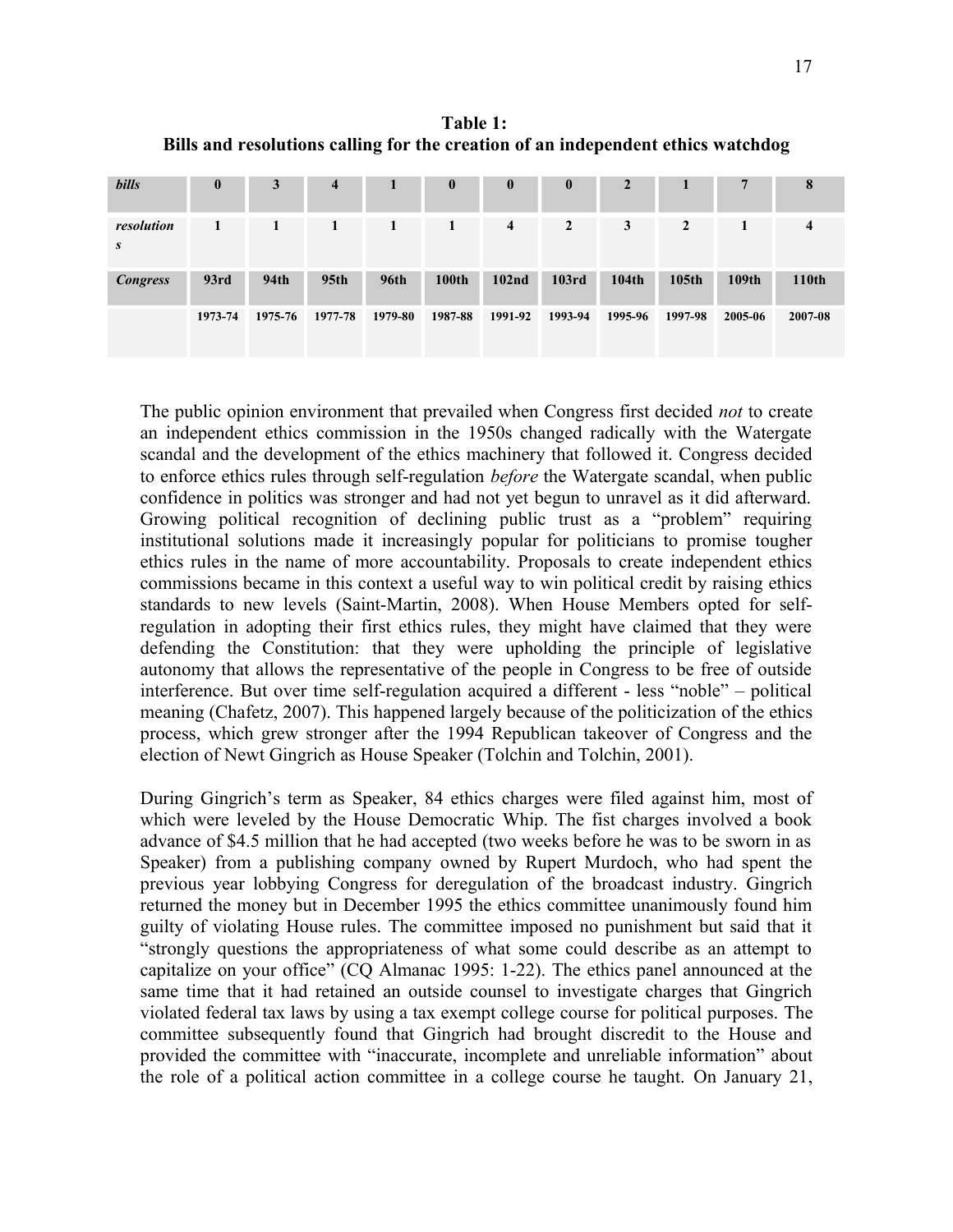1997, the House voted to reprimand Gingrich. This was the first time in the House's history that the Speaker had been disciplined for ethics violations.

### *Independent Ethics Commissions and Institutional Isomorphism*

The highly partisan atmosphere surrounding the investigation of Speaker Gingrich prompted the House to review its ethics process. In February 1997, House leaders announced the creation of a bipartisan ethics task force. The announcement was accompanied by a two months moratorium on the filing of new ethics cases. "After the past few tumultuous months, I think we must have a brief cooling-off period where members can sit back and examine where the ethics process works, where it does not and how it might be improved" said Majority Leader Dick Armey (CQ Almanac 1997: 1-32).

The task force held public hearings and took testimony from "good government" groups such as Common Cause and the Congressional Accountability Project, and from experts in think tanks such as the Brookings Institution, the Heritage Foundation and the American Enterprise Institute (United States Congress, 1997: 2-3). All recommended proposals for the involvement of outsiders as a way to strengthen the legitimacy of the ethics process. Although similar recommendations had been made before, in 1997 they gained new political traction, making Congress increasingly look like a "laggard" when compared to what was happening during the 1990s on the ethics front, both at the state and international levels and in professional organizations.

In 1995, the Brooking Institution funded and supported the publication of Dennis Thompson's *Ethics in Congress* in which he defined the independent commission as the appropriate institutional "model" for governing legislative ethics (p.160). As he argued, "Many state legislatures have set up independent ethics commissions...Some city councils have created similar commissions...Most other professions and institutions have come to appreciate that self-regulation of ethics is not adequate and have accepted at least a modest measure of outside discipline. Congress should do the same" (p.159). Thompson became one of the leading academic voices and "policy entrepreneur" on ethics reform, and his proposal to create an independent body to regulate congressional ethics gained strong support among "good government" groups and was widely disseminated through their publications and advocacy work.

Thompson's ideas about the creation of an independent ethics commission did obviously not "fall from the sky". With its emphasis on creating neutral, objective bodies outside politics, the independent commission is a direct legacy of the Progressive era (Skowronek, 1982). But more specific ideas and "blueprints" about independent commissions in the area of legislative ethics developed largely in the context of institutional changes taking place at the state level throughout the 1970s and 1980s. In a book published in 1996 by another think tank, the Twentieth Century Fund, Alan Rosenthal from Rutgers University documented the development of ethics rules in state legislatures. Louisiana was the first state to establish an independent ethics commission in 1964 and more than 20 other states followed suit in the aftermath of Watergate. "The states rather than the federal government" concludes one study, "were the pioneers of a new ethics enforcement mechanism to oversee legislators" (Rosenson, 2005: 118).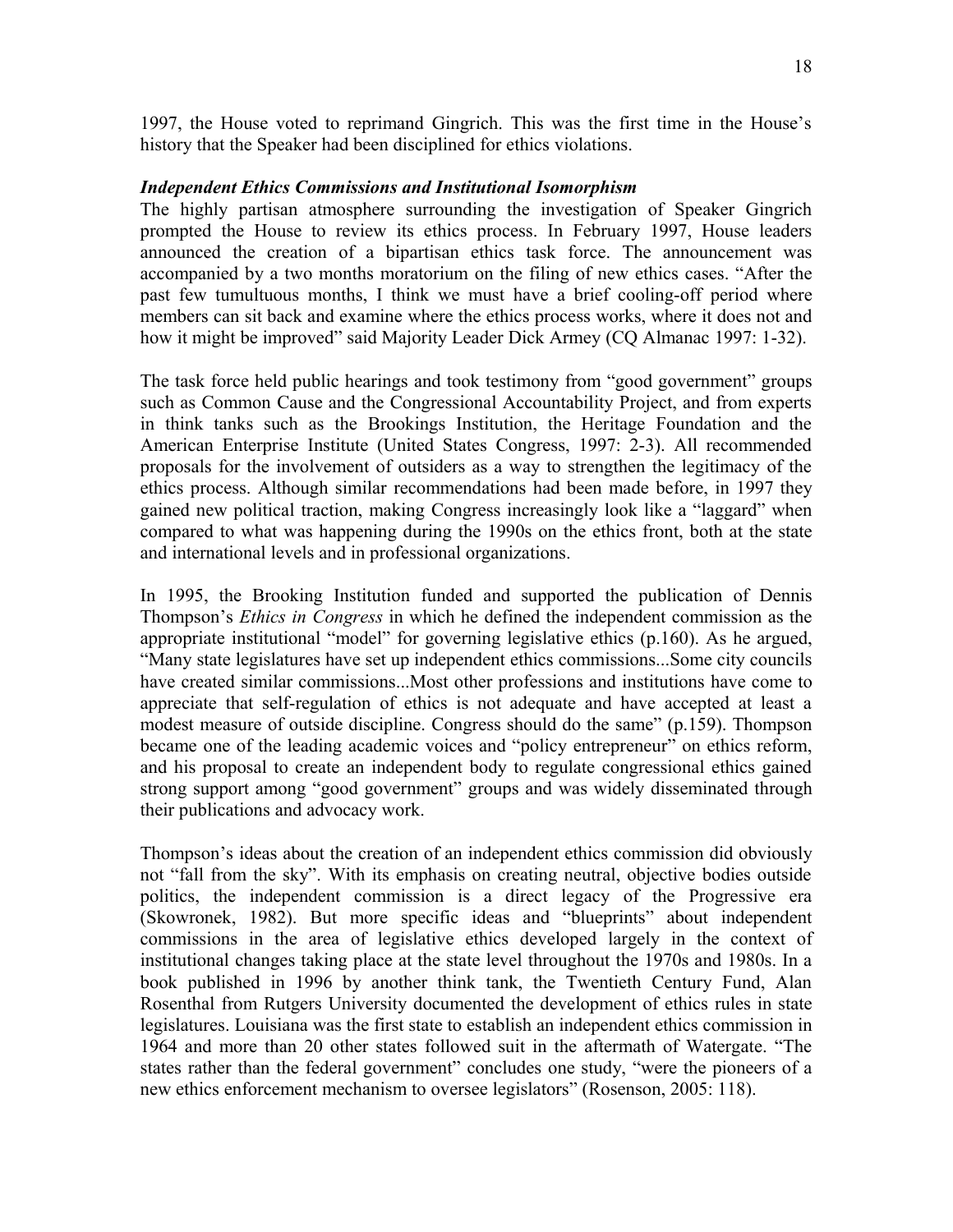Timing and sequence matter in the politics of ethics policy-making. Most states began to regulate ethics *after* Watergate. While Congress maintained its original decision of *not* delegating the regulation of ethics to an outside entity, as it did when it rejected Senator Fulbright proposal in the 1950s, states - which had not yet begun to institutionalize ethics - were less constrained and thus more able to experiment with more independent forms of ethics regulation.

The new "ethics bureaucracy", as it developed at the state level, sought to gain public support and legitimacy by acquiring organisational capacities and a reputation for efficiency and expertise. These are key attributes of bureaucratic autonomy (Carpenter, 2001), but in the case of independent ethics commissions and agencies, they are often difficult to develop, as numerous accusations of being mere "toothless tigers" suggest. These entities generally have weak support from those they are supposed to regulate (Herrmann, 1997). The creation of national associations and professional networks of state ethics commissions and agencies became in this context a crucial source of external support for building capacities. One such association is the Council on Governmental Ethics Laws (COGEL), created in 1974 following a meeting of 43 representatives of newly-formed federal and state ethics agencies seeking to exchange information and practices. COGEL organizes discussions, lectures, training sessions and workshops on topics of concerns to ethics administrators. It compiles and publishes annually a collection of data about existing ethics agencies. The Blue Book, as it is known, includes information about statutory and regulatory functions, budgets and best practices. COGEL has been disseminating a model ethics law to help states craft their own and also sponsors annual ethics education seminars for legislators. COGEL's model state ethics law is similar to that sponsored by Common Cause since the 1970s. The influence of Common Cause on state legislative ethics regulation is, according to Rosenson, "evident when we compare the text of the group's model ethics law and the conflict-of-interest statutes that have been enacted since 1972. Common Cause clearly sets the standard that state policymakers have followed in crafting their ethics laws" (2005: 145). Another place where ethics commissions and agencies have been acquiring knowledge to build capacities is the National Conference of State Legislatures (NCSL) and its Center for Ethics in Government created in the late 1990s.

COGEL, the NCSL, together with other think tanks, "good government" groups, the bureaucrats and experts working in ethics commissions constitute a form of "epistemic community" that has helped to diffuse the independent ethics commission model (Haas, 1992). The process has not been disinterested: these actors increase their own social power and influence. They have developed strong corporate or professional interests in the work of ethics agencies and commissions. Their work facilitates institutional isomorphism and arrangements that are outside the consensus, such as Congress selfregulation system, have suffered a decline in legitimacy and faced strong pressures to adapt over time.

Those pressures were clearly at work in 1997 when the bipartisan task force went against the institutional model of independent regulation developing at the state level. Rather than following the direction of the states, the task force instead weakened the ethics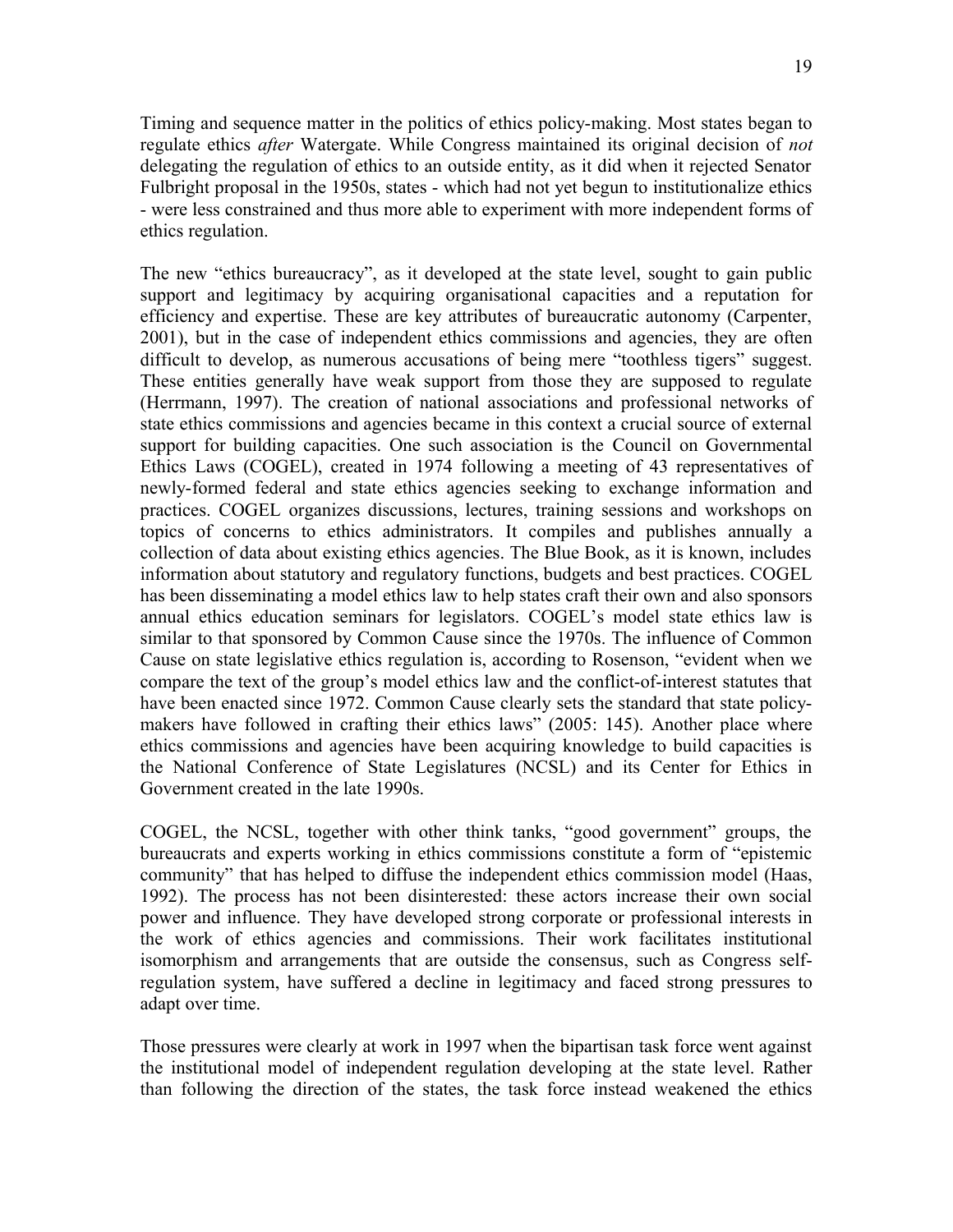process by deciding to bar non-members from filing complaints with the ethics committee (Mitchell, 1997). Under the 1977 ethics rules, outsiders' ethics complaints could either be introduced by a member of the House or by providing three formal letters from members refusing to sponsor the complaint. In voting to repeal the so-called "three refusal rule", task force members of both parties said it had been abused and that the change was needed to protect members from frivolous ethics complaints (CQ Almanac, 1997: 1-34). Outside complaints in the past had provided an important impetus for launching investigations, especially in the case of powerful members whose colleagues feared they might retaliate against them.

The power to use ethics rules to lodge a complaint against a member allowed "good government" groups to exercise a "fire-alarm" form of control over the ethics process, as this type of monitoring is described by McCubbins and Schwartz (1984). This meant that "good government" groups were institutionalized co-partners in the governance of congressional ethics. They generally acquired this status with the support of their allies in the House, especially liberal Democrats in the Democratic Study Group (McFarland, 1984: 111). But at the same time, "good government" groups have been equally zealous in their attacks against the perceived ethical lapses of both Democrats and Republicans, as when they led the charges against Jim Wright in 1989 and Newt Gingrich in 1997. So, when the House decided to bar outside groups from filing complaints with the ethics committee, this created a major catalyst for the mobilization of the "good government" community. The director of the Congressional Accountability Project, a Ralph Naderaffiliated organization, said repeal of the "three refusal rule" would leave watchdog groups shut out of the ethics process. "We are calling this the Corrupt Politicians Protection Act" he said (CQ Almanac, 1997: 1-33).

With outside organizations no longer able to file complaints, watchdog groups and the press accused the House ethics committee of not doing its work of looking into alleged violations of ethics rules. During the  $105<sup>th</sup>$  Congress, "the House has operated without any ethics process" complained Common Cause in a letter to the House majority and minority leaders (July 29, 1997). The moratorium on the filing of new ethics cases announced in February 1997 - although supposed to end in April of that same year - dragged on for months, even as serious complaints were accumulating against several members, including the majority whip, Tom DeLay (Seelye, 1997). The moratorium was eventually lifted but the ethics committee later recognized that it had been followed by an unwritten "ethics truce" in which both Democrats and Republicans agreed not to file complaints against the leadership of either party (Hefley and Mollohan, 2004).

As the "truce" persisted, "good government" groups decided to join their efforts and overcome their ideological differences by creating in 2003 the Congressional Ethics Coalition consisting of: Public Citizen, Common Cause, Democracy 21, the Center for Responsive Politics, the Campaign Legal Center, the League of Women Voters, Citizens for Responsibility and Ethics in Washington (CREW), Judicial Watch, Public Campaign and U.S. PIRG. The Coalition's first move was to mount a public campaign urging the House ethics committee to investigate alleged ethics violations by Tom DeLay. In 2004, the Coalition helped put an end to the seven-year ethics truce by assisting Rep. Chris Bell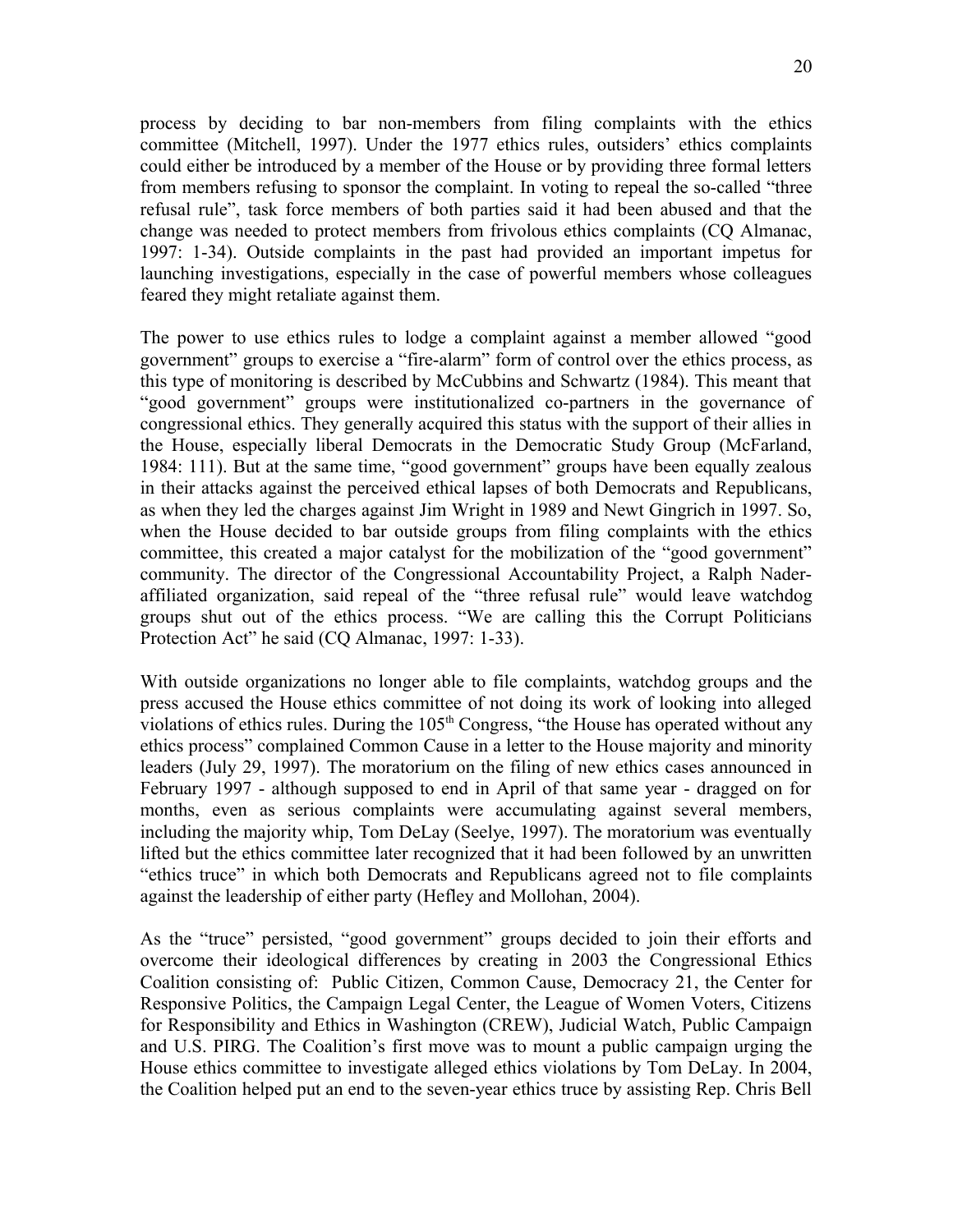(D-Texas) in drafting an ethics complaint against majority leader Tom Delay. The pressures grew stronger in 2005 after the ethics committee chairman Joel Hefley (R-Colo.) was removed from his position, reportedly because of his aggressive posture toward DeLay on ethics matters (Stolberg, 2004). The independence of the ethics process became a major campaign issue in preparation for the 2006 midterm election, and as details of what was to become the Abramoff scandal unfolded. Following the election, a task force on ethics enforcement was created to study the creation of a new Office of Congressional Ethics. Members of the Congressional Ethics Coalition played a key role in this process. The U.S. PIRG produced a detailed study of state ethics commissions and agencies entitled *Honest Enforcement: What Congress Can Learn from Independent State Ethics Commissions*. The study argued that,

states are far ahead of Congress in understanding the inherent conflict of interest of colleagues overseeing colleagues. In fact, as of January 2007, at least 23 states had established independent commissions… Congress is almost alone in choosing to self-police. If members are serious about honest and open government, they should follow the lead of almost half of the states and establish an independent ethics enforcement commission (pp.2-3).

Other groups appearing before the 2007 task force, such as the Campaign Legal Centre, recommended that lawmakers "create an outside entity, based on examples in state legislatures". State ethics commissions sent letters to Speaker Pelosi and the chair of the ethics task force to "share our experience and to encourage you to establish an independent ethics oversight body for Congress… As you consider how best to handle ethics enforcement, we urge you to look to the success of the state ethics commissions and to adopt the time-tested best practices of each".

# **4. CONCLUSION**

In March 2008, the House voted to create the Office of Congressional Ethics. The vote was 229 to 182. The majority of GOP lawmakers voted against the office's creation. They argued it would add an unnecessary layer of bureaucracy, and that it represented an abdication of Constitutional responsibility. With the Republican takeover of the House after the 2010 elections, speculation was rampant that they would terminate the new office (Crabtree, 2010). This is exactly what Schickler's theory of disjointed pluralism would predict: that successful reforms in Congress generate reactions rather than selfreinforcement. Members of Congress who lost in one round of institutional reform can always hope to take their revenge later on. This means that most reforms only have weak prospects for political survival. They should produce modest path dependent effects. In other words, actors are just not forced to adjust to institutions: they can always defeat them.

But so far, the Republicans have left the OCE largely intact (Nixon, 2011). And despite being elected on a platform to slash government spending, they even voted against a plan that called for a 40 per cent cut in the OCE's budget (Lipton, 2011). This suggests that institutions are not as "plastic" as generally assumed in rational actor models. Republicans faced strong pressures to adapt to the new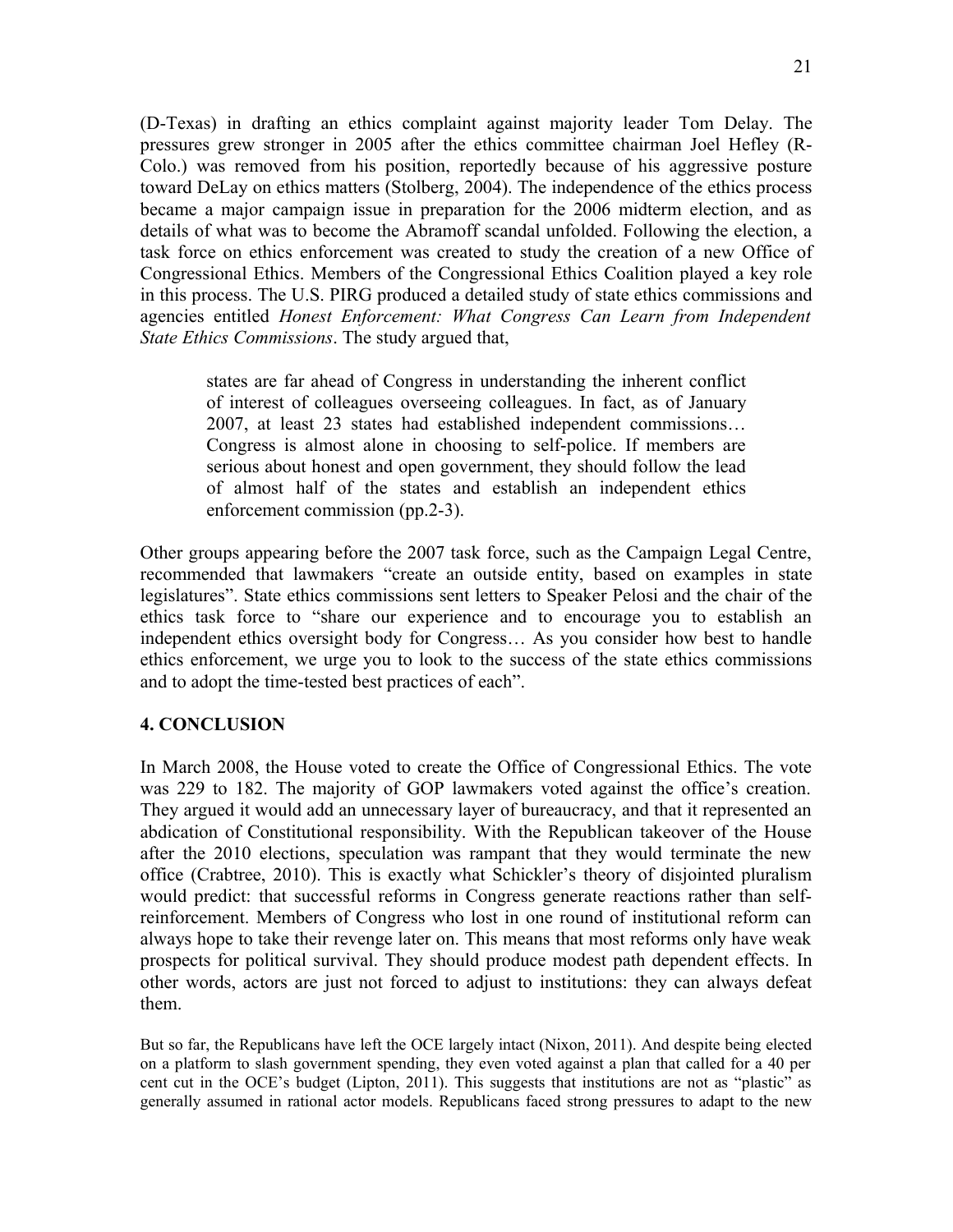OCE. Rather than actors remaking institutions that are not in line with their preferences, the process works the other way around.

Self- enforcement based on political discretion is what made the ethics process "plastic". But over time that very plasticity eroded the legitimacy of the ethics process. The more ethics became institutionalized, the more Congress' power of self-discipline created inconsistencies with the norm of independence and beliefs in due process. Disjointed pluralism suggests that such inconsistencies form a basic feature of Congressional development. Because members have multiple and irreconcilable interests, institutional development in Congress is disjointed, going in different and contradictory directions rather than following a common path.

The OCE case hardly fits that description, however. The Office is only three years old but the independence or quasi-independence that it brings to the ethics enforcement process is not wholly new. It is something that various scandal-led reforms have incrementally made stronger over time, as the growing use of outside counsels, the bifurcation approach and the right of outside groups to lodge complaints indicate. This does not mean that the reform process leading to the OCE has not been disjointed. Institutional development is almost always disjointed, leading to sub-optimal outcomes. The idea that pluralistic politics can produce institutions designed with a clear and consistent set of objectives in mind is a rational fallacy. The OCE may well not provide an optimal solution to the type of institutional friction analysed in this paper. But attempts at improving the legitimacy of the ethics process have been highly path-dependent, with each layer of reform moving over time toward a relatively coherent organizational model, such as the one first set out by Senator Fulbright in the 1950s.

#### 22

# **REFERENCES**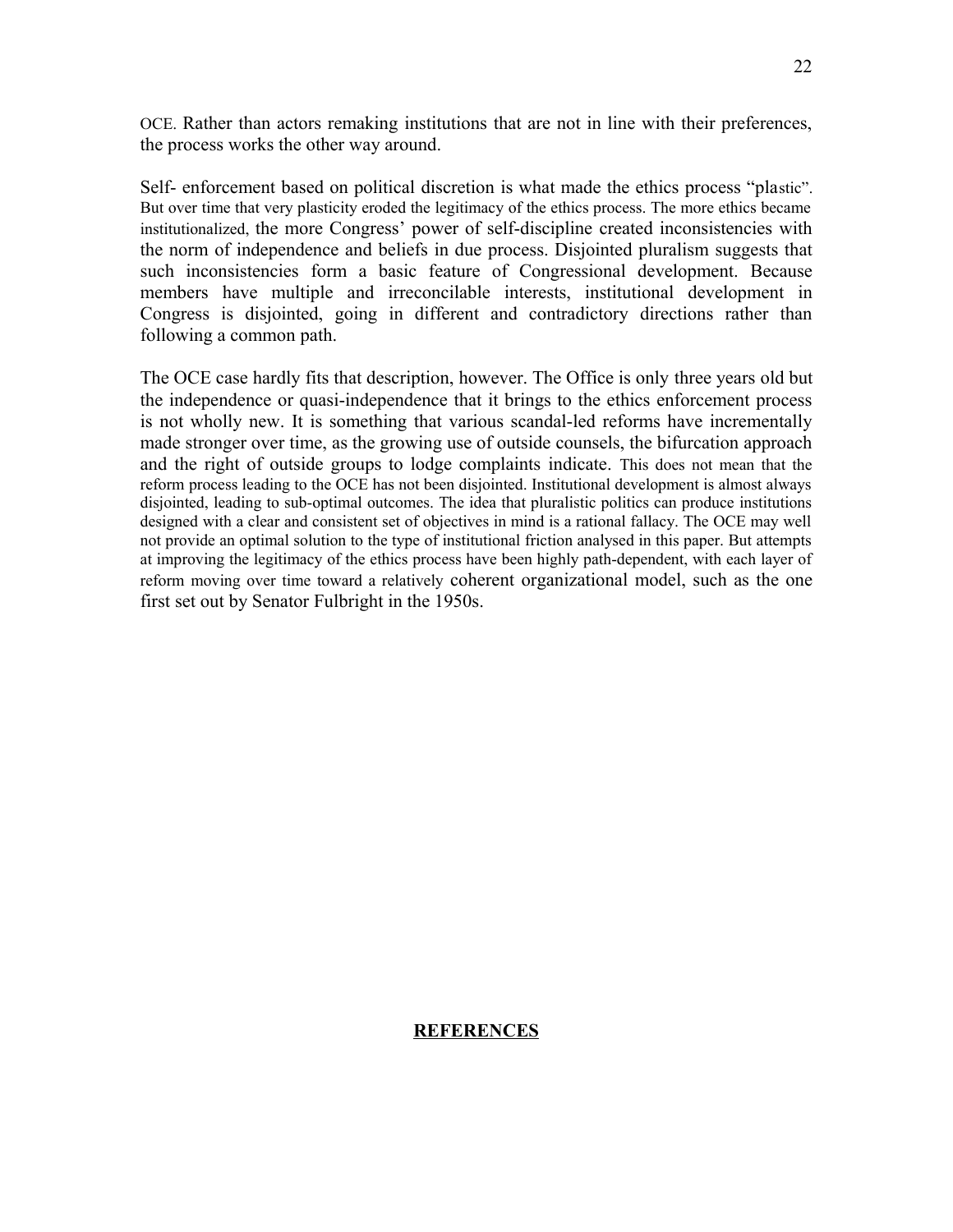Amer, Mildred (2006). *History of Congressional Ethics Enforcement*. Washington: Congressional Research Service. Report RL30764.

Anechiarico, Frank and James B. Jacobs. (1996). *The Pursuit of Absolute Integrity*. Chicago: The University of Chicago Press.

Atkinson, Michael and Maureen Mancuso. (1992). "Edicts and Etiquette: Regulating Conflict of Interest in Congress and the House of Commons", *Corruption and Reform*, (7), pp.1-18.

Atkinson, Michael M., Bierling, Gerald (2005). "Politicians, the Public and Political Ethics: Worlds Apart", *Canadian Journal of Political Science* (38): 4, pp.1003-1028.

Baker, Richard A. (1985). "The History of Congressional Ethics", In Jennings, B. and D. Calaghan (eds). *Representation and Responsibility. Exploring Legislative Ethics*. New York: Plenum Press, pp.3-27.

Baumgartner, Frank R., De Boef, S. L. and A. B. Boydstun (2008). *The Decline of the Death Penalty and the Discovery of Innocence*. New York: Cambridge University Press.

Behnke, Nathalie (2007-2008). "Public Trust, Path Dependence, and Powerful Interests: A Model for the Emergence of Ethics Measures", *Public Integrity* (10): 1, pp.11-36.

Bendor, Jonathan, Glazer, Ami and T. Hammond (2001). "Theories of Delegation,"*Annual Review of Political Science* (4), pp.235-269.

Berry, Jeffrey M. (1977). *Lobbying for the People: The Political Behavior of Public Interest Groups*. Princeton University Press.

Bowler, Shaun, Karp, Jeffrey A. (2004). "Politicians, Scandals, and Trust in Government", *Political Behavior* (2): 3, pp.271-287.

Branigin, William (2006). "Democrats Take Majority in House; Pelosi Poised to Become Speaker". *The Washington Post*. November 8.

Carpenter, Daniel (2001). *The Forging of Bureaucratic Autonomy*. Princeton, NJ: Princeton University Press.

Casal Moore, N. and P. Kerns (2006). "State Ethics Commissions", *LegisBrief* (14): 23. Denver, Colo.: National Conference of State Legislatures, April/May.

Chaddock, Gail R. (2006). "First Steps Toward Ethics Reform in Congress", *The Christian Science Monitor*. December 15.

*Chaftez, Josh (2007). "Cleaning House: Congressional Commissioners for Standards"' Yale Law Journal* (117), pp.165-173.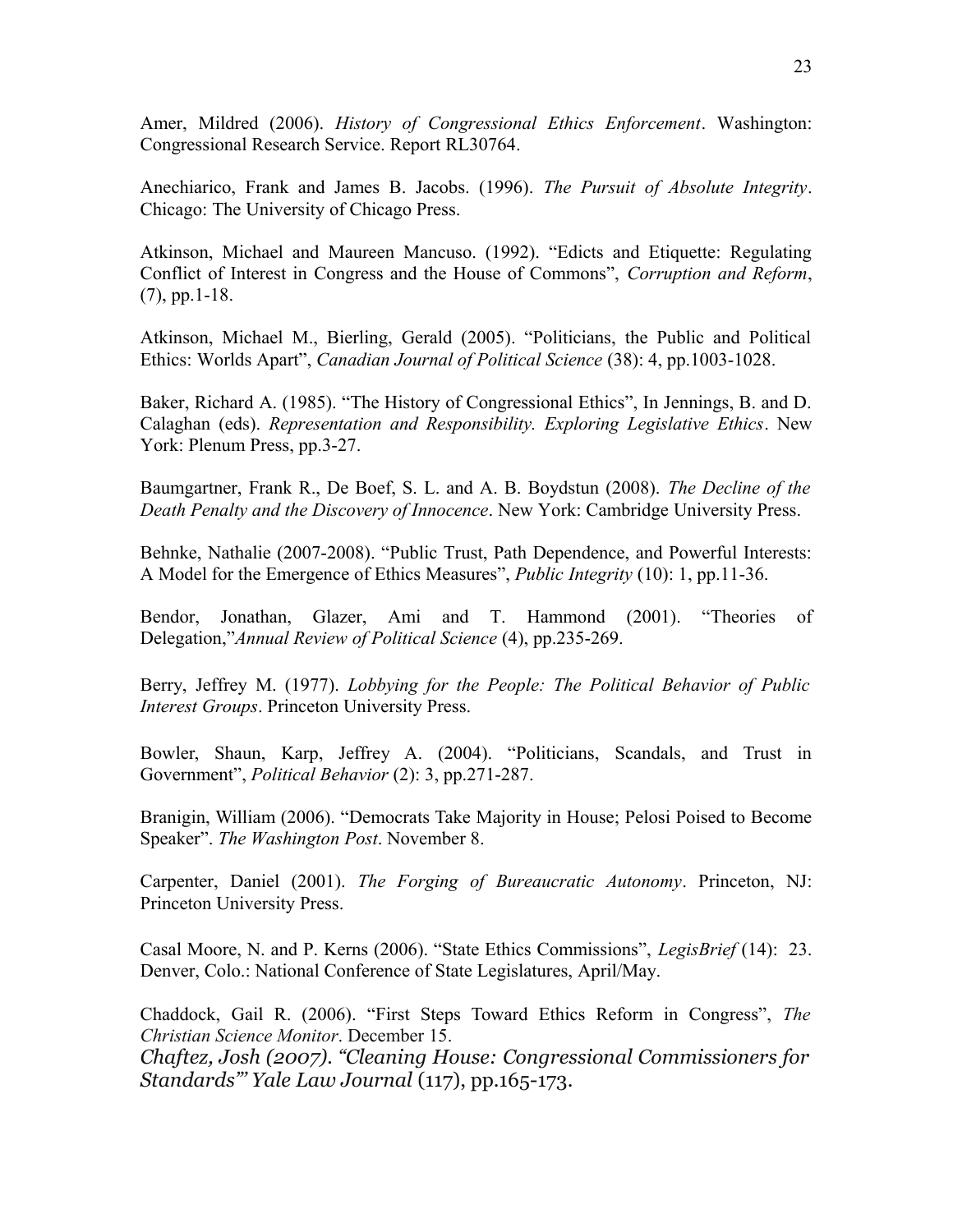Chanley, Virginia A, Rudolph, Thomas J. and Wendy M. Rahn (2000). "The Origins and Consequences of Public Trust in Government", *Public Opinion Quarterly* (64), pp.239- 256.

Clemens, Elizabeth S. (1997). *The People's Lobby.* Chicago: The University of Chicago Press.

Common Cause (2005). "An Outside Counsel is Needed for the DeLay Investigation", Press release, June.

Congressional Quarterly Almanac (1977). Washington DC.

Congressional Quarterly Almanac (1989). Washington DC.

Congressional Quarterly Almanac (1991). Washington DC.

Congressional Quarterly Almanac (1995). Washington DC.

Congressional Quarterly Almanac (1997). Washington DC.

Congressional Quarterly Almanac (1998). Washington DC.

Crabtree, Susan (2010). "House GOP Leaders Dodge Questions on the Future of Ethics Office" *The Hill*, August 9.

Davis, Lanny (2007). *How 'Gotcha' Politics is Destroying America*. Palgrave Macmillan.

DiMaggio, P. J. and Powell, W. (1983). "The Iron Cage Revisited: Institutional Isomorphism and Collective Rationality in Organizational Fields", *American Sociological Review*, (48): 2, pp.147-60.

Dimock, Michael A., Jacobson, Gary C. (2004). "Checks and Choices: The House Bank Scandal's Impact on Voters in 1992", *The Journal of Politics* (57): 4, pp.1143- 1159.

Doss, Marion T., Roberts, Robert N. (1997). *From Watergate to Whitewater: The Public Integrity Wars*. Westport, Conn.: Praeger.

Feldheim, Mary Ann, Wang, XiaoHu (2003). "Ethics and Public Trust: Results From a National Survey." *Public Integrity*, (4): 6, pp. 63-75.

Gabaldon, Thereas A. (1996). "The Self-Regulation of Congressional Ethics", *Administrative Law Review* (48), pp.39-68.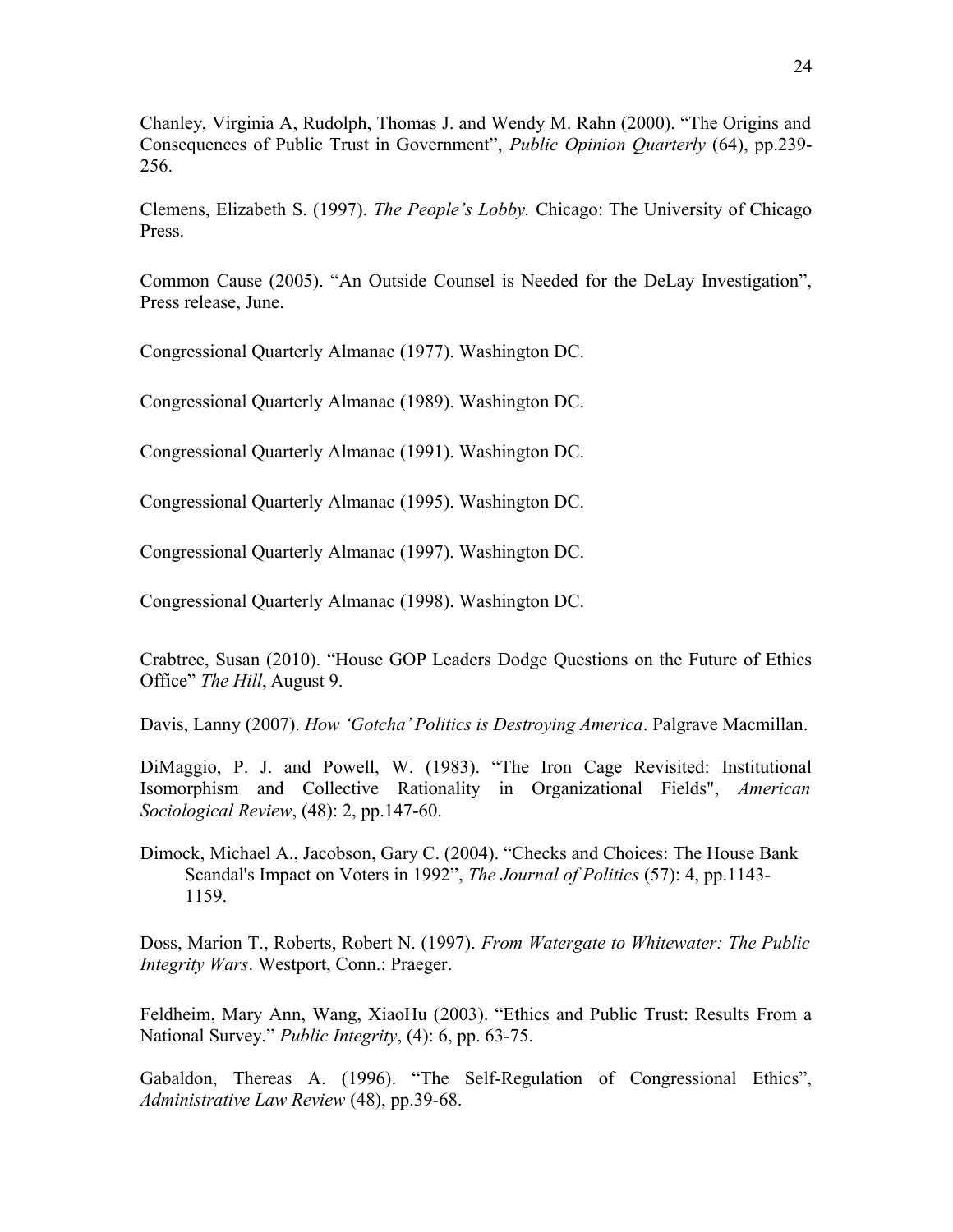Getz, Robert S. (1966). *Congressional Ethics: The Conflict of Interest Issue*. Princeton, New Jersey: D. Van Nostrand Company, Inc.

Ginsberg, Benjamin and Shefter, Martin (1990). *Politics by Other Means. The Declining Importance of Elections in America*. New York: Basic Books.

Ginsberg, Benjamin, Shefter, Martin (1995). "The Politics of Ethics Probes." *Journal of Law & Politics* (11), p.433-444.

Haas, Peter M. (1992). "Epistemic Communities and International Policy Coordination." *International Organization* (46): 1, pp. 1-35.

Hall, Peter A. (2007). "The Dilemmas of Contemporary Social Science". *boundary 2*, (34): 3, pp.121-141.

Hannan, Michael T. and Freedman, John (1989). *Organizational Ecology*. Cambridge, Mass.: Harvard University Press.

Harriger, Katy J. (2000). *The Special Prosecutor in American Politics*. 2<sup>nd</sup> ed. Kansas: University Press of Kansas.

Hayden, W. G. (1998). "Politics, Public Responsibility and the Ethical Imperative", In Preston, N. and C. Sampford (eds). *Ethics and Political Practice: Perspectives on Legislative Ethics*. Leichhardt, Australia: The Federation Press/Routledge, pp.52-61.

Hefley, Joel and Mollohan, Alan B. (2004). *Letter to House Colleagues from Chair and Co-Chair of the House Ethics Committee.* March 11.

Herrick, Rebecca (2000). "Who Will Survive? An Exploration of Factors Contributing to the Removal of Unethical House Members", *American Politics Quarterly* (28), pp.96- 109.

Herrick, Rebekah (2003). *Fashioning the More Ethical Representative: The Impact of Ethics Reforms in the US House of Representatives*. Westport, Conn.: Praeger Publishers.

Herrmann, Frederick M. (1997). "Bricks Without Straw: The Plight of Governmental Ethics Agencies in the United States", *Public Integrity Annual* (2), pp. 13-22.

Hibbing, John R., Theiss-Morse, Elizabeth (1995). *Congress as Public Enemy*. Cambridge: Cambridge University Press.

Hoffman, David (1988). "Bush, Queried on Meese, Urges Probe of Wright"' *The Washington Post*, May 26.

Jennings, Bruce (1981). *The Institutionalization of Ethics in the U.S. Senate*. The Hastings Center Report. February.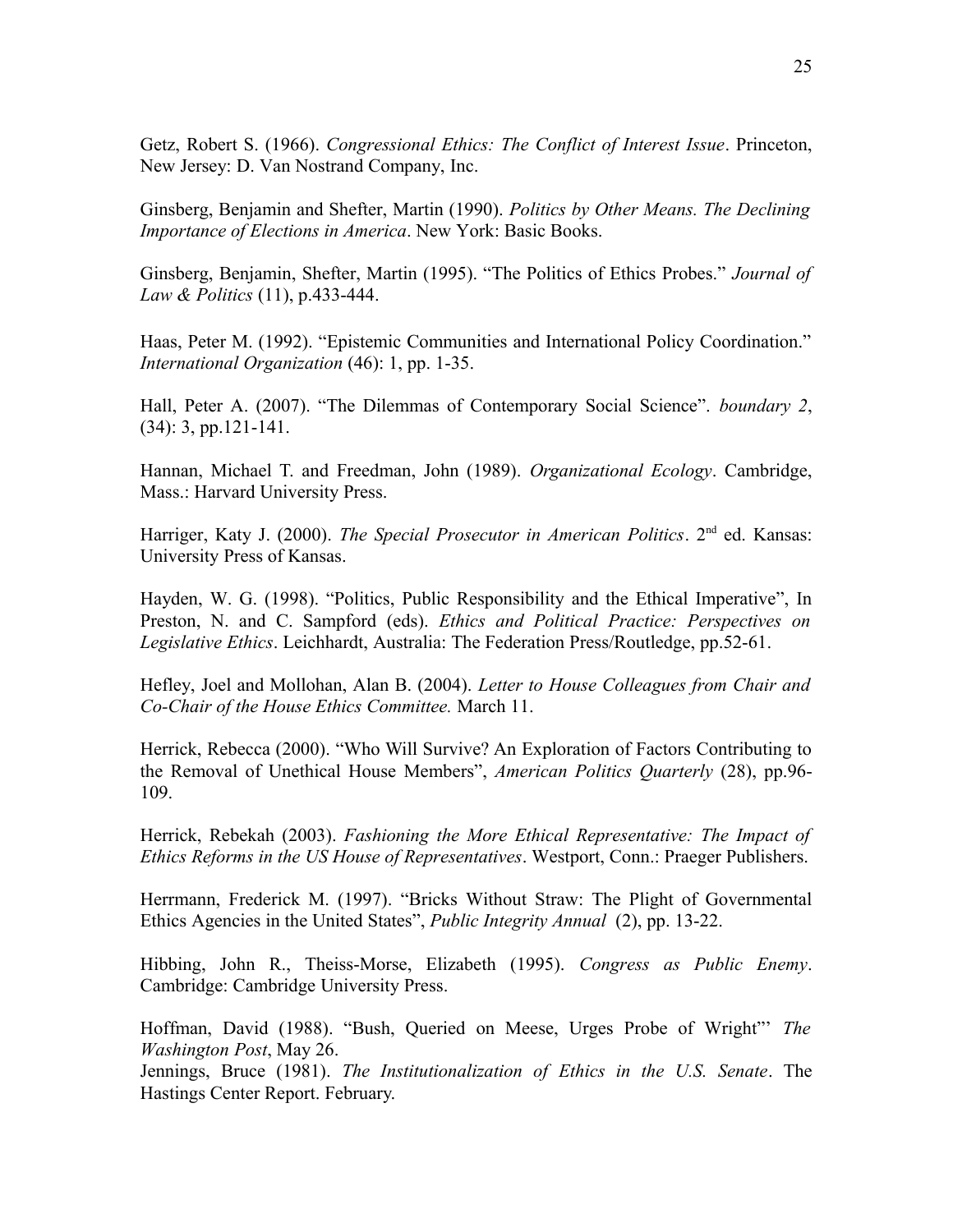Katz, Allan (1981). "The Politics of Congressional Ethics", In Cooper, Joseph and G. Calvin McKenzie (eds). *The House at Work*. Austin: University of Texas Press, pp.97-117.

Kimball, D. C., Patterson, S. C. (1997). "Living Up to Expectations: Public Attitudes Toward Congress", *Journal of Politics* (59), pp.701-729.

Krauss, Clifford (1992). "The House Bank: Gingrich Takes No Prisoners in the House's Sea of Gentility", *The New York Times,* March 17.

Lipton, Eric (2011). "Plan to Cut Budget of Ethics Office Fails House Vote", *The New York Times*, July 22.

Mackenzie, Calvin G. (2002). *Scandal Proof: Do Ethics Law Make Government Ethical?* Washington: Brookings.

Mahoney, James (2000). "Path Dependency in Historical Sociology," *Theory and Society* (29), pp.507-48.

Malbin, Michael J. (1994). "Legislative Ethics", In Silbey, Joel H. (ed). *Encyclopedia of the American Legislative System*. Vol. II, New York: Charles Scribner's Sons, pp.1155- 1170.

Mann, Thomas E. (2007). *Testimony, Task Force on Ethics Enforcement*. U.S. House of Representatives, April 19.

[http://www.house.gov/capuano/news/2007/121907ethics/Statement%20For%20Record](http://www.house.gov/capuano/news/2007/121907ethics/Statement%20For%20Record%20-%20Thomas%20Mann.pdf) [%20-%20Thomas%20Mann.pdf](http://www.house.gov/capuano/news/2007/121907ethics/Statement%20For%20Record%20-%20Thomas%20Mann.pdf)

Mann, Thomas E. and Ornstein, Norman (2006). *The Broken Branch: How Congress Is Failing America and How to Get It Back on Track*. New York: Oxford University Press.

March, James G., Olsen, Johann, P. (1989). *Rediscovering Institutions: The Organizational Basis of Politics.* New York: The Free Press.

Maskell, Jack (2005). *Expulsion, Censure, Reprimand and Fine: Legislative Discipline in the House of Representatives*. Washington: Congressional Research Service, RL31382.

Maskell, Jack and Petersen, Eric R. (2008). *"Independent" Legislative Commission or Office for Ethics and/or Lobbying*. Washington: Congressional Research Service. Report RL33790.

Matthews, Donald H. (1960). *Senators and Their World*. Chapel Hill: University of North Carolina Press.

McCann, Michael W. (1986) *Taking Reform Seriously. Prespectives on Public Interest Liberalism*. Ithaca: Cornell University Press.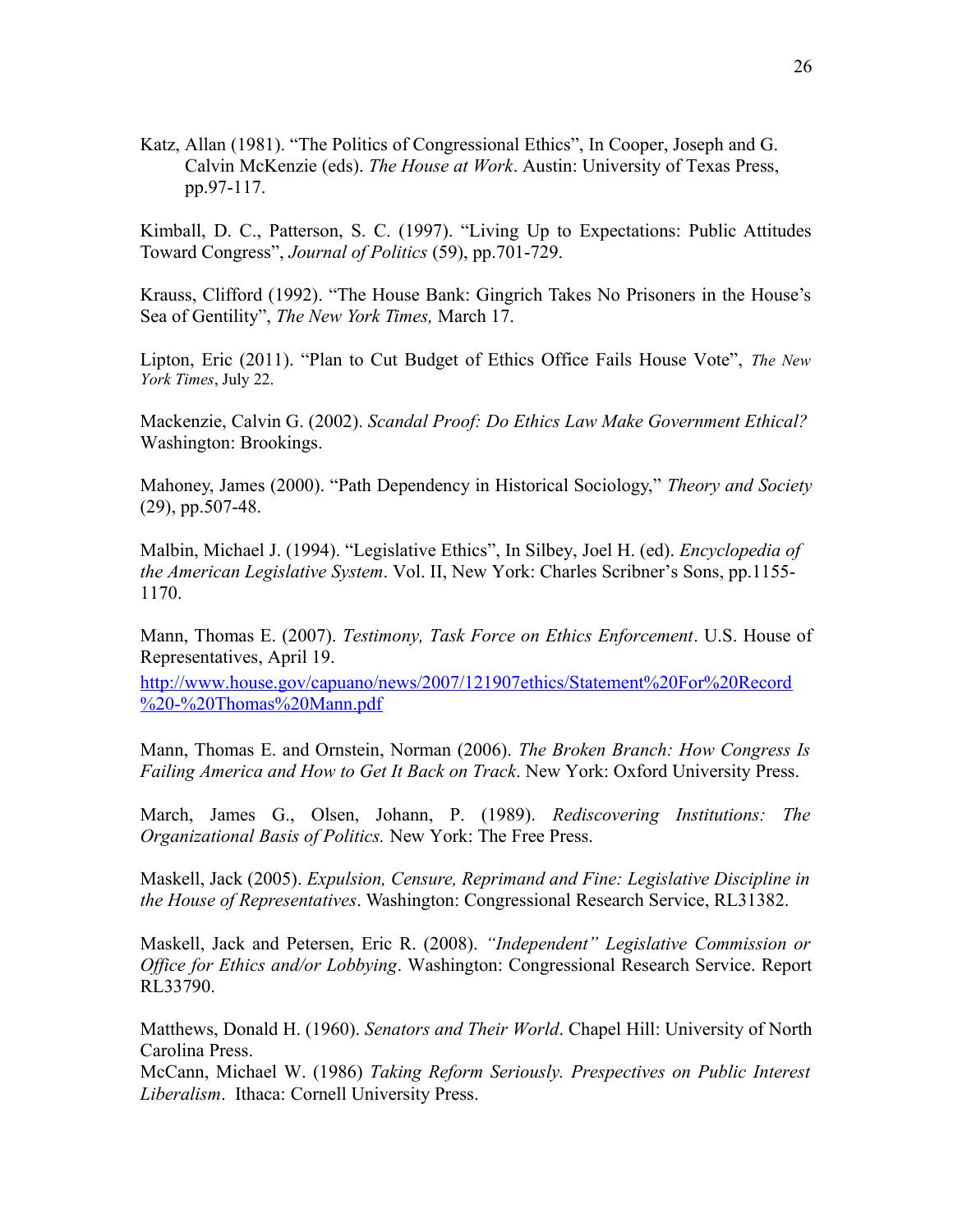McCubbins, Mathew D., Schwartz, Thomas (1984). "Congressional Oversight Overlooked: Police Patrols v. Fire Alarms", *American Journal of Political Science* (28): 1, pp.165-179.

McFarland, Andrew S. (1984). *Common Cause: Lobbying in the Public Interest*. Chatham, NJ: Chatham House Publishers, Inc.

McGehee, Meredith (2007). *Testimony Before the Special Ethics Task Force*. The Campaign Legal Center. April 19.

Mettler, Suzanne B. (2002). "Bringing the State Back In to Civic Engagement: Policy Feedback Effects of the G.I. Bill for World War II Veterans," *American Political Science Review* (96): 2, pp.351-65.

Mettler, Suzanne, and Joe Soss (2004). "The Consequences of Public Policy for Democratic Citizenship: Bridging Policy Studies and Mass Politics", *Perspectives on Politics* 2 (March): pp.55–73.

Mitchell, Allison (1997). "New Ethics Rules Are Approved, Including a Ban on Outsiders' Complaints"' *The New York Times*, September 19.

Moe, Terry (1984). "The New Economics of Organization," *American Journal of Political Science* (28): 4, pp. 739-777.

Moe, Terry (1990). "The Politics of Structural Choice: Toward a Theory of Public Bureaucracy", In Williamson, O. E. (ed). *Organization Theory: From Chester Barnard to the Present and Beyond*. Oxford University Press, pp.116-53.

Nixon, Ron (2011). "G.O.P. Grants Reprieve to House Ethics Office", *The New York Times*, January 21.

North, Douglass C. (1990). *Institutions, Institutional Change and Economic Performance*. New York: Cambridge University Press.

North, Douglass C. (1993). "Institutions and Credible Commitment", *Journal of Institutional and Theoretical Economics* (149): 1, pp.11-23.

Orren, Gary (1997). "Fall from Grace: The Public's Loss of Faith in Government." In Nye, Joseph S. Jr., Zelikow, Philip D. and David C. King (eds). *Why People Don't Trust Government*. Cambridge, MA: Harvard University Press.

Ostrom, Elinor (1990). *Governing the Commons*. New York: Cambridge University Press.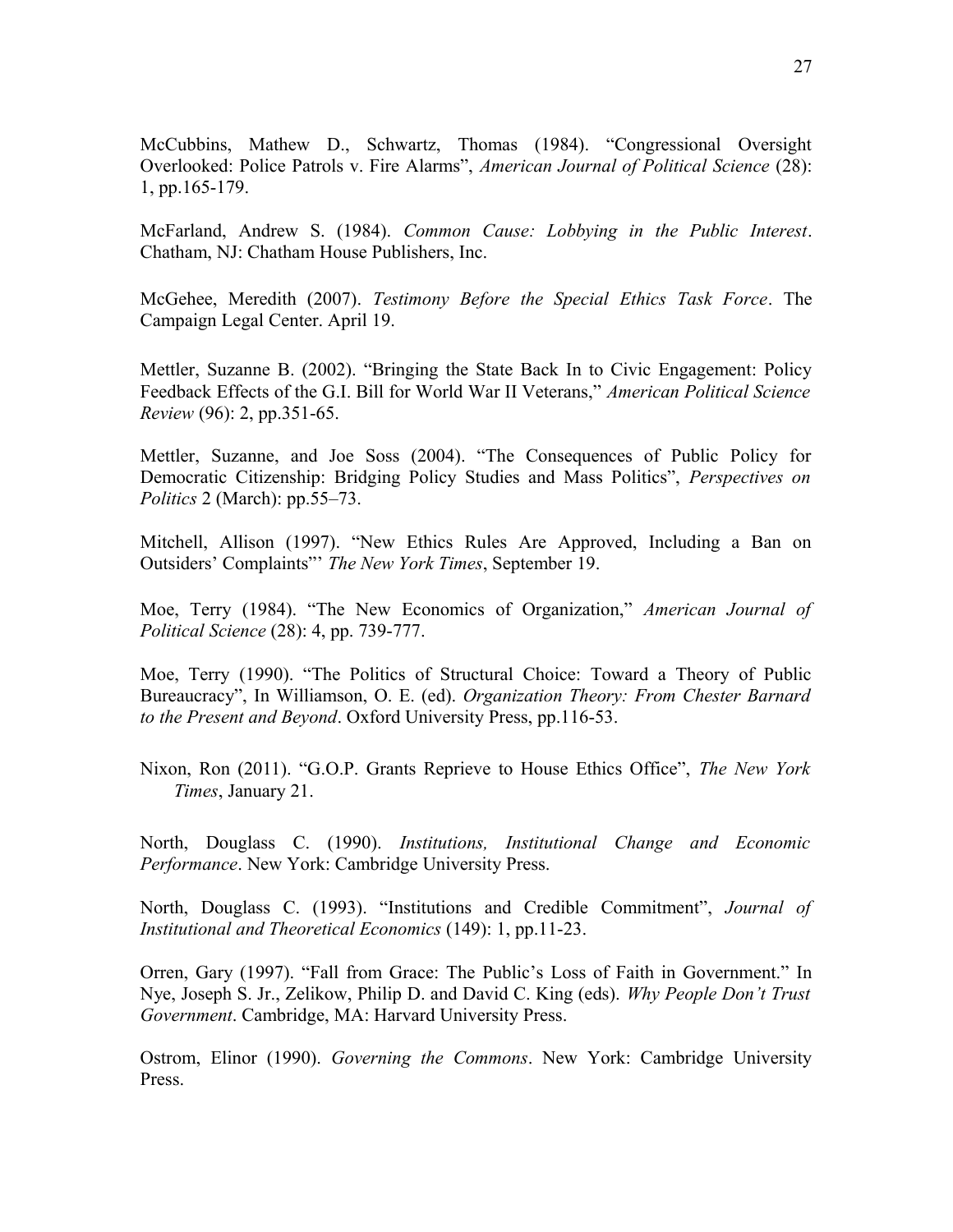Ouchi, W.G. (1980). "Markets, Bureaucracies, and Clans". *Administrative Science Quarterly* (25): 1, pp. 129-141

Pelosi, Nancy (2008)*. Pelosi Statement on House Passage of Major Ethics Reform*. Press Releases, March 11.

Pierson, Paul. (2004). *Politics in Time*. Princeton, New Jersey: Princeton University Press.

Polsby, Nelson. (1968). "The Institutionalization of the U.S. House of Representatives", *American Political Science Review* (62): 1, pp.144-168.

Pontusson, Jonas (1995). "From Comparative Public Policy to Political Economy: Putting Political Institutions in their Place and Taking Interests Seriously," *Comparative Political Studies* (28): 1, pp.117-147.

Rhodes, Robert M. (1973). "Enforcement of Legislative Ethics: Conflict Within the Conflict of Interest Laws," *Harvard Journal on Legislation* (10), pp.373-406.

Roberts, Robert (2007). "History of the Legalization of Executive Branch Ethics Regulation", *Public Integrity* (9): 4, pp.313-332.

Rosenthal, Alan (2005). "The Effects of Legislative Ethics Law", In Saint-Martin, Denis and Thompson, Fred (eds). *Public Ethics and Governance: Standards and Practices in Comparative Perspective.* Oxford: Elsevier, pp.155-178.

Rosenson, Beth A. (2005). *In the Shadowland of Conduct: Ethics and State Politics*. Georgetown University Press.

Rothenberg, Lawrence S. (1992). *Linking Citizens to Government: Interest Group Politics at Common Cause.* Cambridge University Press.

Saint-Martin, Denis (2008). "The Watergate Effect: Or Why is the Ethics Bar Constantly Rising?", In Trost, Christine and Alison L. Gash (eds). *Conflict of Interest and Public Life*. Cambridge: Cambridge University Press, pp.35-55.

Sasser, Jim (1977). "Learning from the Past: The Senate Code of Conduct in Historical Perspective," *Cumberland Law Review*, Vol.8, pp.357-384.

Schickler, Eric (2001). *Disjointed Pluralism: Institutional Innovation and the Development of the U.S. Congress*. Princeton, NJ: Princeton University Press.

Seeley, Katharine Q. (1997). "After Months Without Ethics Committee, House May Resurrect it this Week"' *The New York Times*, September 7.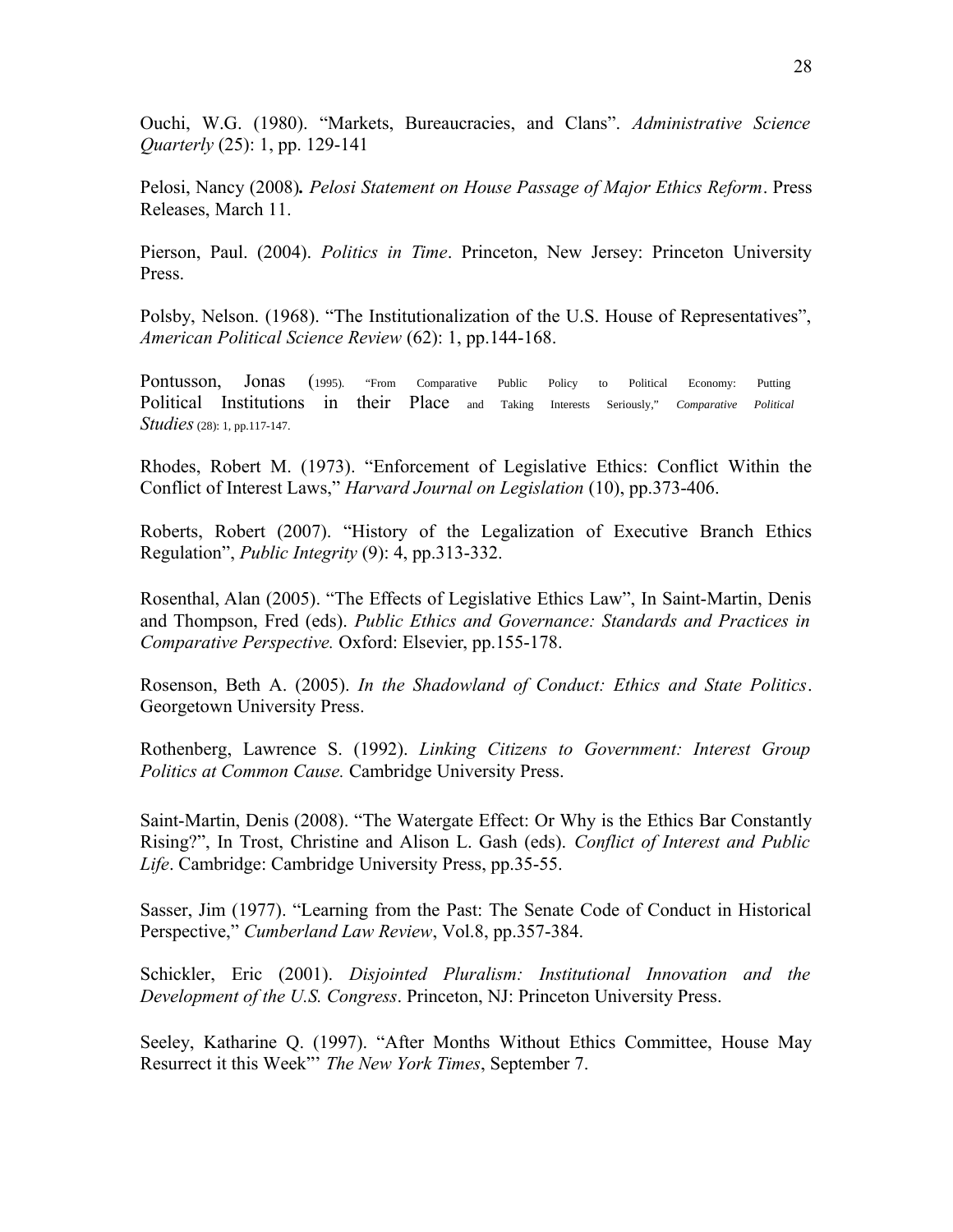Shepsle, Kenneth A. (1991). "Discretion, Institutions, and the Problem of Government Commitment', in Bourdieu, Pierre and James S. Coleman (eds.), *Social Theory for a Changing Society*, Boulder CO: Westview Press, pp. 245-65.

Sinclair, Thomas and Charles Wise (1995). "Substantive and Procedural Dilemmas in Congressional Ethics", *The Annals of the American Academy of Political and Social Science* (537): 1, pp.37-57.

Skowronek, Stephen (1982). *Building the New American State*. New York: Cambridge University Press.

Soss, Joe, Schram, Sanford F. (2007). "A Public Transformed? Welfare Reform as Policy Feedback", *American Political Science Review* (101): 1, pp.111-127.

Stark, Andrew (2000). *Conflict of Interest in American Public Life*. Cambridge, MA: Harvard University Press.

Stolberg, Sheryl G. (2004). "Job of Ethics Panel Head Is Even More Thankless Than Usual These Days", *The New York Times*, October 7.

Straus, Jacob R. (2011). *House Committee on Ethics: A Brief History of its Evolution and Jurisdiction*. Washington: Congressional Research Service, 7-5700.

Streeck, Wolfgang and Thelen, Kathleen (2005). *Beyond Continuity. Institutional Change in Advanced Political Economies*. Oxford: Oxford University Press.

Thompson, Dennis. (1987). *Political Ethics and Public Office*. Cambridge, Mass.: Harvard University Press.

Thompson, Dennis F. (1995). *Ethics in Congress*. Washington: Brookings.

Tolchin, Martin and Tolchin, Susan (2003). *Glass Houses. Congressional Ethics and the Politics of Venom.* Boulder, Col: Westview Press.

United States Congress (1989). *Report of the Bipartisan Task Force on Ethics on H.R. 3660 to Amend the Rules of the House of Representatives and the Ethics in Government Act of 1978 to Provide for Government-Wide Ethics Reform, and for Other Purposes*. Washington.

United States Congress (1993). *Hearing Before the Joint Committee on the Organization of Congress. The Ethics Process*. February 25, 103rd Congress. Washington. <http://www.archive.org/stream/ethicsprocesstes1993unit#page/n1/mode/2up>

United States Congress (1993a). *Hearing Before the Joint Committee on the Organization of Congress. Open Days for Members and Outside Groups*. June 16 and 29. 103rd Congress. Washington.